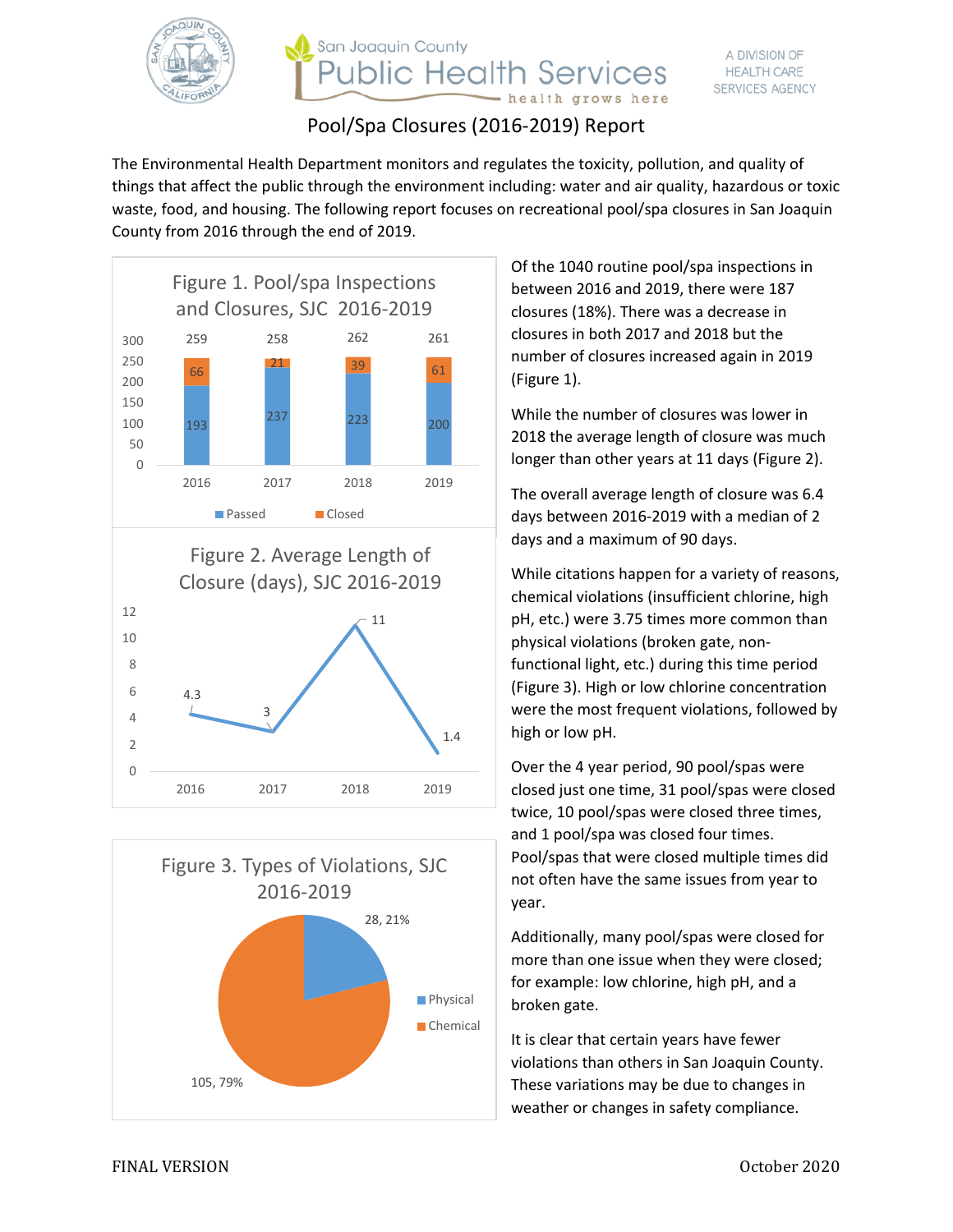#### corrected. Pool reopened.

## sed due to chlorine levels being less than 1.0 PPM chlorine.

low pH

cted, facility is operational again.

d at 2:15pm - Major violations corrected.

e to high free chlorine and high pH.

pool at 12:13pm. Free chlorine and pH levels are within range.

ed after the major violations are corrected.

l at 11:05am

of chlorine levels. Chlorine at acceptable level, 9.8ppm, pool re-



# **Pool and Spa Closures 2016‐2019**

|                                          |                         |           | Activity  |                                                 |                                     |                     |
|------------------------------------------|-------------------------|-----------|-----------|-------------------------------------------------|-------------------------------------|---------------------|
| Name                                     | Site Address            | Record ID | Date      | Service                                         | Program/Element                     | Comments            |
|                                          |                         |           |           |                                                 | 3611 - PUBLIC POOL/SPA -            |                     |
| ALMONDWOOD EST HOA                       | 800 AZALEA ST           | PR0360305 | 8/7/2019  | 063 - FACILITY REOPENED                         | PRIMARY                             | Major violation co  |
|                                          |                         |           |           |                                                 |                                     |                     |
|                                          |                         |           |           | 064 - FACILITY CLOSURE NOTICE                   | 3611 - PUBLIC POOL/SPA -            |                     |
| <b>AMERICAN INN</b>                      | 550 W CHARTER WAY       | PR0360021 | 6/24/2019 | <b>ISSUED - HEALTH HAZARD</b>                   | PRIMARY                             | Facility was closed |
|                                          |                         |           |           |                                                 |                                     |                     |
|                                          |                         |           |           | 064 - FACILITY CLOSURE NOTICE                   | 3611 - PUBLIC POOL/SPA -            |                     |
| <b>AMERICAN INN</b>                      | 550 W CHARTER WAY       | PR0360021 | 7/29/2016 | <b>ISSUED - HEALTH HAZARD</b>                   | PRIMARY                             | Pool closed for lov |
|                                          |                         |           |           |                                                 | 3611 - PUBLIC POOL/SPA -            |                     |
| <b>AMERICAN INN</b>                      | 550 W CHARTER WAY       | PR0360021 | 6/24/2019 | 063 - FACILITY REOPENED                         | PRIMARY                             | Violation correcte  |
|                                          |                         |           |           |                                                 | 3611 - PUBLIC POOL/SPA -            |                     |
| <b>AMERICAN INN</b>                      | 550 W CHARTER WAY       | PR0360021 | 7/29/2016 | 063 - FACILITY REOPENED                         | PRIMARY                             | Pool reopened       |
|                                          |                         |           |           |                                                 | 3611 - PUBLIC POOL/SPA -            |                     |
| AMERICA'S BEST VALUE INN                 | 1920 E YOSEMITE AVE     | PR0506638 | 7/3/2019  | 063 - FACILITY REOPENED                         | PRIMARY                             | ok to reopen pool   |
|                                          |                         |           |           |                                                 | 3611 - PUBLIC POOL/SPA -            |                     |
| <b>ASPIRE APARTMENT HOMES</b>            | 2725 PAVILION PKWY      | PR0541519 | 7/30/2019 | 063 - FACILITY REOPENED                         | PRIMARY                             | Pool re-opened at   |
|                                          |                         |           |           |                                                 |                                     |                     |
|                                          |                         |           |           | 064 - FACILITY CLOSURE NOTICE                   | 3611 - PUBLIC POOL/SPA -            |                     |
| <b>AVALON PLACE APARTMENTS</b>           | <b>198 NORTHGATE DR</b> | PR0360099 | 7/19/2017 | <b>ISSUED - HEALTH HAZARD</b>                   | PRIMARY                             | Pool closed due to  |
|                                          |                         |           |           |                                                 |                                     |                     |
|                                          | <b>198 NORTHGATE DR</b> | PR0360099 |           | 063 - FACILITY REOPENED                         | 3611 - PUBLIC POOL/SPA -<br>PRIMARY |                     |
| <b>AVALON PLACE APARTMENTS</b>           |                         |           | 7/19/2017 |                                                 | 3611 - PUBLIC POOL/SPA -            | OK to re-open poo   |
| BAUM, JAMES W                            | 471 ALMOND DR           | PR0360304 | 7/17/2019 | 063 - FACILITY REOPENED                         | PRIMARY                             | Pool is reopened a  |
|                                          |                         |           |           |                                                 |                                     |                     |
|                                          |                         |           |           |                                                 |                                     |                     |
|                                          |                         |           |           | 064 - FACILITY CLOSURE NOTICE                   | 3611 - PUBLIC POOL/SPA -            |                     |
| <b>BECKMAN ESTATES HOA</b>               | 771 BRANDYWINE DR       | PR0360007 | 8/1/2016  | <b>ISSUED - HEALTH HAZARD</b>                   | PRIMARY                             | pool closed         |
|                                          |                         |           |           |                                                 | 3611 - PUBLIC POOL/SPA -            |                     |
| <b>BEST WESTERN HOTEL</b>                | 811 W CLOVER RD         | PR0503954 | 7/25/2019 | 063 - FACILITY REOPENED                         | PRIMARY                             | Pool re-opened at   |
|                                          |                         |           |           |                                                 |                                     |                     |
|                                          |                         |           |           | 064 - FACILITY CLOSURE NOTICE                   | 3611 - PUBLIC POOL/SPA -            |                     |
| <b>BIRCHES APARTMENTS</b>                | 8003 N EL DORADO ST     | PR0360348 | 6/14/2017 | <b>ISSUED - HEALTH HAZARD</b>                   | PRIMARY                             | Pool closed.        |
|                                          |                         |           |           |                                                 | 3611 - PUBLIC POOL/SPA -            |                     |
| <b>BIRCHES APARTMENTS</b>                | 8003 N EL DORADO ST     | PR0360348 | 6/16/2017 | 063 - FACILITY REOPENED                         | PRIMARY                             | Pool re-opened.     |
|                                          |                         |           |           |                                                 | 3611 - PUBLIC POOL/SPA -            |                     |
| <b>BRIDLE PATH APTS</b>                  | 1619 E BRIDLE PATH PL   | PR0360614 | 7/22/2016 | 063 - FACILITY REOPENED                         | PRIMARY                             | spa closed          |
|                                          |                         |           |           |                                                 |                                     |                     |
|                                          |                         |           |           | 064 - FACILITY CLOSURE NOTICE                   | 3611 - PUBLIC POOL/SPA -            |                     |
| <b>BROOKSIDE CROSSING APTS (PHASE I)</b> | 5322 FEATHER RIVER DR   | PR0360011 | 8/18/2016 | <b>ISSUED - HEALTH HAZARD</b>                   | PRIMARY                             | POOL CLOSED         |
|                                          |                         |           |           |                                                 | 3611 - PUBLIC POOL/SPA -            | Re-inspection of cl |
| <b>BROOKSIDE CROSSING APTS (PHASE I)</b> | 5322 FEATHER RIVER DR   | PR0360011 | 7/30/2019 | 063 - FACILITY REOPENED                         | PRIMARY                             | opened.             |
|                                          |                         |           |           |                                                 | 3611 - PUBLIC POOL/SPA -            |                     |
| <b>BROOKSIDE CROSSING APTS (PHASE I)</b> | 5322 FEATHER RIVER DR   |           |           | PR0360011   8/18/2016   063 - FACILITY REOPENED | PRIMARY                             | <b>RE-OPEN POOL</b> |
|                                          |                         |           |           |                                                 |                                     |                     |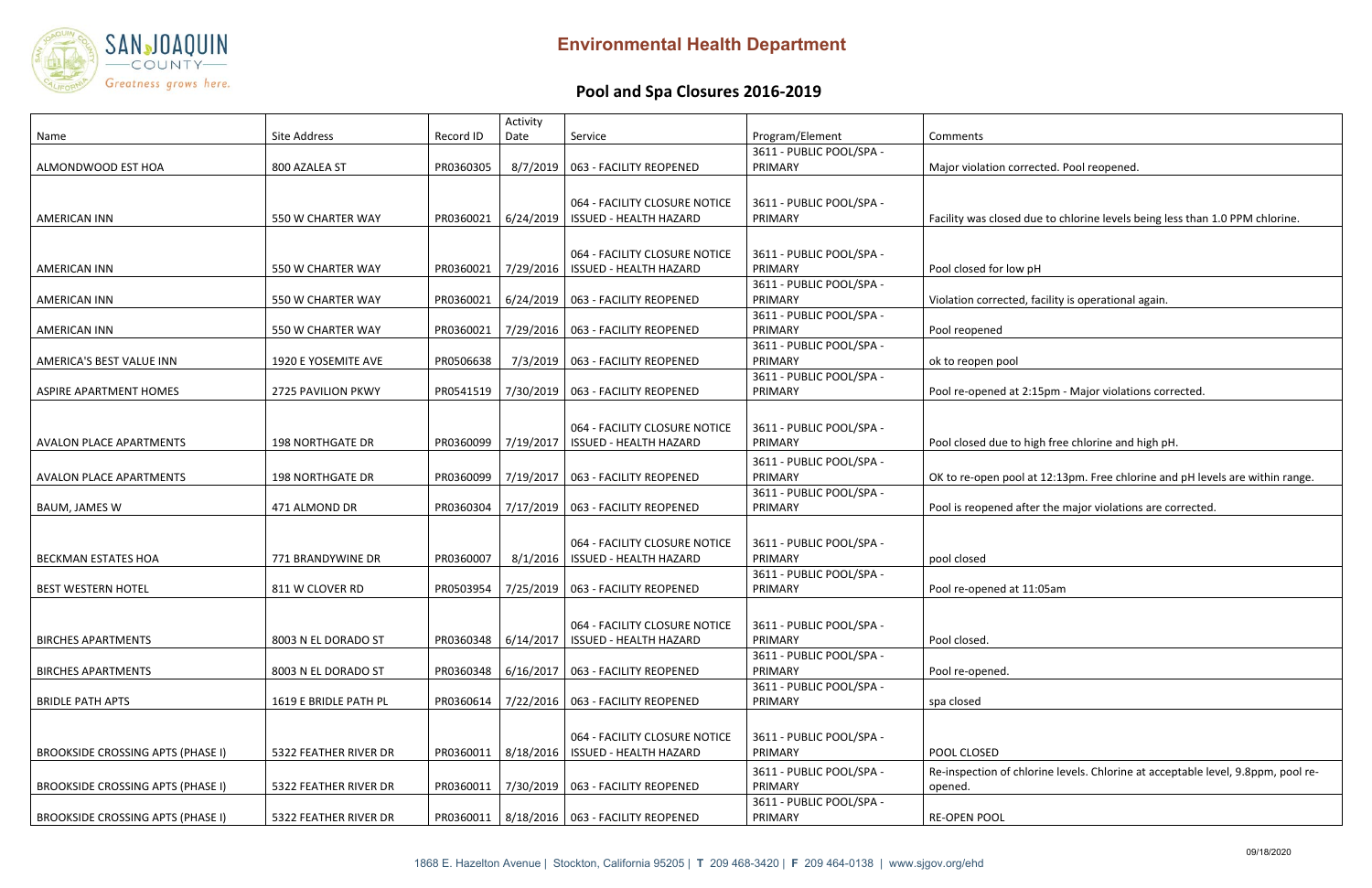i corrected.

ed after provide a life ring complying with code.

at 1:30 pm (high free chlorine and high pH).

l at 4:10pm. Free chlorine and pH are within the appropriate

ed after major violations are corrected. pH is now 7.2 and free ppm.

- high free chlorine.

e to low pH.

I. Pool pH is now within range.



|                                            |                       |           |           | 064 - FACILITY CLOSURE NOTICE | 3611 - PUBLIC POOL/SPA -            |                     |
|--------------------------------------------|-----------------------|-----------|-----------|-------------------------------|-------------------------------------|---------------------|
| <b>BROOKSIDE CROSSING APTS (PHASE II)</b>  | 5301 FEATHER RIVER DR | PR0360043 | 8/18/2016 | <b>ISSUED - HEALTH HAZARD</b> | PRIMARY                             | POOL CLOSED         |
|                                            |                       |           |           |                               | 3611 - PUBLIC POOL/SPA -            |                     |
| <b>BROOKSIDE CROSSING APTS (PHASE II)</b>  | 5301 FEATHER RIVER DR | PR0360043 | 8/18/2016 | 063 - FACILITY REOPENED       | PRIMARY                             | <b>RE-OPEN POOL</b> |
|                                            |                       |           |           |                               |                                     |                     |
|                                            |                       |           |           | 064 - FACILITY CLOSURE NOTICE | 3611 - PUBLIC POOL/SPA -            |                     |
| <b>BUDGET INN &amp; SUITES OF STOCKTON</b> | 3473 W HAMMER LN      | PR0360575 | 6/14/2017 | <b>ISSUED - HEALTH HAZARD</b> | PRIMARY                             | Pool closed.        |
|                                            |                       |           |           |                               | 3611 - PUBLIC POOL/SPA -            |                     |
| <b>BUDGET INN &amp; SUITES OF STOCKTON</b> | 3473 W HAMMER LN      | PR0360575 | 6/16/2017 | 063 - FACILITY REOPENED       | PRIMARY                             | Pool re-opened.     |
| <b>BUDGET INN &amp; SUITES OF STOCKTON</b> | 3473 W HAMMER LN      | PR0360575 | 7/28/2016 | 063 - FACILITY REOPENED       | 3611 - PUBLIC POOL/SPA -<br>PRIMARY | Pool re-opened.     |
|                                            |                       |           |           |                               |                                     | Pool reopened.      |
|                                            |                       |           |           |                               | 3611 - PUBLIC POOL/SPA -            |                     |
| <b>CALIFORNIA INN</b>                      | 4100 E WATERLOO RD    | PR0360089 | 7/3/2019  | 063 - FACILITY REOPENED       | PRIMARY                             | Major violation co  |
|                                            |                       |           |           |                               | 3611 - PUBLIC POOL/SPA -            |                     |
| <b>CAMBRIDGE COURT APTS</b>                | 6507 DANNY DR         | PR0507152 | 8/18/2016 | 063 - FACILITY REOPENED       | PRIMARY                             | pool is reopened.   |
|                                            |                       |           |           |                               |                                     |                     |
|                                            |                       |           |           | 064 - FACILITY CLOSURE NOTICE | 3611 - PUBLIC POOL/SPA -            |                     |
| <b>CAMBRIDGE PLACE COA</b>                 | 445 ALMOND DR         | PR0360012 | 8/1/2016  | <b>ISSUED - HEALTH HAZARD</b> | PRIMARY                             | pool closed         |
|                                            |                       |           |           |                               | 3611 - PUBLIC POOL/SPA -            |                     |
| <b>CAMBRIDGE PLACE COA</b>                 | 445 ALMOND DR         | PR0360012 | 7/16/2019 | 063 - FACILITY REOPENED       | PRIMARY                             | Pool is re opened   |
|                                            |                       |           |           |                               | 3611 - PUBLIC POOL/SPA -            |                     |
| <b>CAMBRIDGE PLACE COA</b>                 | 445 ALMOND DR         | PR0360012 | 8/4/2016  | 063 - FACILITY REOPENED       | PRIMARY                             | pOOL reopens        |
|                                            |                       |           |           |                               |                                     |                     |
|                                            |                       |           |           | 064 - FACILITY CLOSURE NOTICE | 3611 - PUBLIC POOL/SPA -            |                     |
| <b>CAPTAINS COVE APTS</b>                  | 349 S UNION RD        | PR0360506 | 6/28/2016 | <b>ISSUED - HEALTH HAZARD</b> | PRIMARY                             | POOL CLOSED at 1    |
|                                            |                       |           |           |                               | 3611 - PUBLIC POOL/SPA -            | Re-opened pool at   |
| <b>CAPTAINS COVE APTS</b>                  | 349 S UNION RD        | PR0360506 | 6/28/2016 | 063 - FACILITY REOPENED       | PRIMARY                             | range.              |
|                                            |                       |           |           |                               |                                     |                     |
|                                            |                       |           |           | 064 - FACILITY CLOSURE NOTICE | 3611 - PUBLIC POOL/SPA -            |                     |
| CEDAR CREEK PROPERTIES LP                  | 9430 WESTMORA CT      | PR0360327 | 8/3/2016  | <b>ISSUED - HEALTH HAZARD</b> | PRIMARY                             | pool closed.        |
|                                            |                       |           |           |                               | 3611 - PUBLIC POOL/SPA -            | Pool is reopened a  |
| <b>CEDAR CREEK PROPERTIES LP</b>           | 9430 WESTMORA CT      | PR0360327 | 8/2/2019  | 063 - FACILITY REOPENED       | PRIMARY                             | chlorine is 5.2 ppr |
|                                            |                       |           |           |                               | 3611 - PUBLIC POOL/SPA -            |                     |
| <b>CEDAR CREEK PROPERTIES LP</b>           | 9430 WESTMORA CT      | PR0360327 | 8/5/2016  | 063 - FACILITY REOPENED       | PRIMARY                             | pool reopens        |
|                                            |                       |           |           |                               |                                     |                     |
|                                            |                       |           |           | 064 - FACILITY CLOSURE NOTICE | 3611 - PUBLIC POOL/SPA -            |                     |
| <b>CEDAR SQUARE COA</b>                    | 1414 PAJARO AVE       | PR0360018 | 6/30/2016 | <b>ISSUED - HEALTH HAZARD</b> | PRIMARY                             | POOL CLOSED - his   |
|                                            |                       |           |           |                               |                                     |                     |
|                                            |                       |           |           | 064 - FACILITY CLOSURE NOTICE | 3611 - PUBLIC POOL/SPA -            |                     |
| <b>CEDAR SQUARE COA</b>                    | 1414 PAJARO AVE       | PR0360018 | 7/21/2017 | <b>ISSUED - HEALTH HAZARD</b> | PRIMARY                             | Pool closed due to  |
|                                            |                       |           |           |                               | 3611 - PUBLIC POOL/SPA -            |                     |
| <b>CEDAR SQUARE COA</b>                    | 1414 PAJARO AVE       | PR0360018 | 7/21/2017 | 063 - FACILITY REOPENED       | PRIMARY                             | Pool re-opened. P   |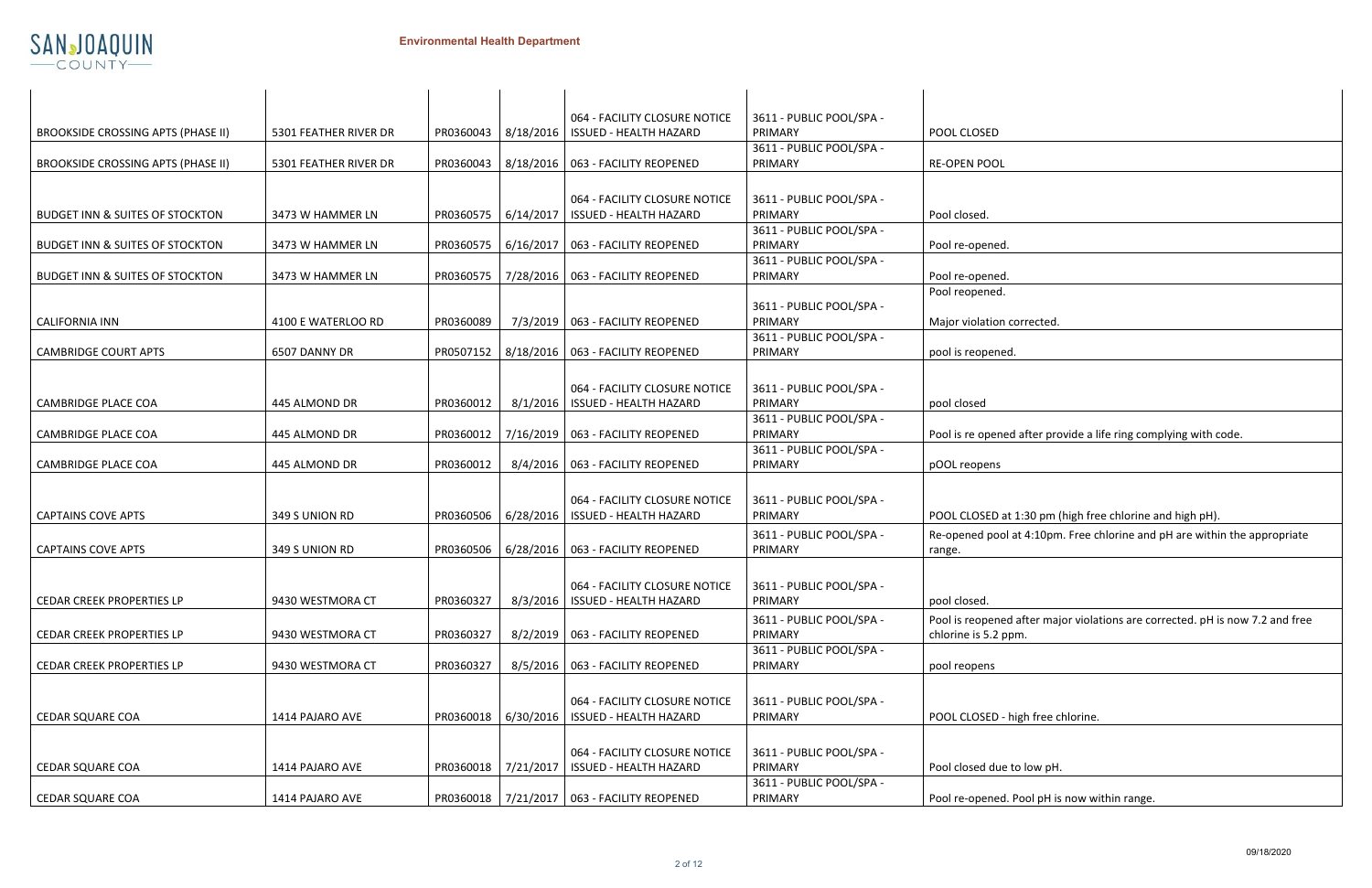

|                                     |                                     |                       |           |                                                                | 3611 - PUBLIC POOL/SPA -            |                                                                                                                      |
|-------------------------------------|-------------------------------------|-----------------------|-----------|----------------------------------------------------------------|-------------------------------------|----------------------------------------------------------------------------------------------------------------------|
| <b>CEDAR SQUARE COA</b>             | 1414 PAJARO AVE                     | PR0360018             |           | 6/30/2016   063 - FACILITY REOPENED                            | PRIMARY                             | POOL RE-OPENED                                                                                                       |
|                                     |                                     |                       |           |                                                                | 3611 - PUBLIC POOL/SPA -            |                                                                                                                      |
| <b>CHATEAU APARTMENTS LODI</b>      | 200 W TURNER RD                     | PR0360023             |           | 7/18/2019   063 - FACILITY REOPENED                            | PRIMARY                             | <b>Reopened Pool</b>                                                                                                 |
|                                     |                                     |                       |           |                                                                |                                     |                                                                                                                      |
|                                     | 820 N LOWER SACRAMENTO              |                       |           | 064 - FACILITY CLOSURE NOTICE                                  | 3611 - PUBLIC POOL/SPA -            |                                                                                                                      |
| <b>CLAREMONT GARDEN APARTMENTS</b>  | <b>RD</b><br>820 N LOWER SACRAMENTO | PR0360329             | 8/25/2016 | <b>ISSUED - HEALTH HAZARD</b>                                  | PRIMARY<br>3611 - PUBLIC POOL/SPA - | Pool closed                                                                                                          |
| <b>CLAREMONT GARDEN APARTMENTS</b>  | <b>RD</b>                           | PR0360329             |           | 8/25/2016   063 - FACILITY REOPENED                            | PRIMARY                             | Pool re-opened.                                                                                                      |
|                                     |                                     |                       |           |                                                                | 3611 - PUBLIC POOL/SPA -            | Received an email from the pool operator showing that                                                                |
| <b>CLIPPER COVE APARTMENT</b>       | 7611 LIGHTHOUSE DR                  | PR0360025             |           | 8/14/2019   063 - FACILITY REOPENED                            | PRIMARY                             | told him that is ok to re-open the pool.                                                                             |
|                                     |                                     |                       |           |                                                                |                                     |                                                                                                                      |
|                                     |                                     |                       |           | 064 - FACILITY CLOSURE NOTICE                                  | 3611 - PUBLIC POOL/SPA -            |                                                                                                                      |
| COLONIAL PLAZA APARTMENTS           | 8295 KELLEY DR A                    | PR0360609             | 7/20/2016 | <b>ISSUED - HEALTH HAZARD</b>                                  | PRIMARY                             | Pool closed.                                                                                                         |
|                                     |                                     |                       |           |                                                                | 3611 - PUBLIC POOL/SPA -            |                                                                                                                      |
| COLONIAL PLAZA APARTMENTS           | 8295 KELLEY DR A                    | PR0360609             | 8/5/2016  | 063 - FACILITY REOPENED                                        | PRIMARY                             | Pool re-opened.                                                                                                      |
|                                     |                                     |                       |           |                                                                | 3611 - PUBLIC POOL/SPA -            |                                                                                                                      |
| <b>COMFORT INN</b>                  | 14730 S HARLAN RD                   | PR0516548             |           | 7/26/2019   063 - FACILITY REOPENED                            | PRIMARY                             | Pool has had levels of pH lowered to 7.4. Pool is permitt                                                            |
|                                     |                                     |                       |           |                                                                |                                     |                                                                                                                      |
|                                     | 17251 N TRETHEWAY RD                | PR0360334             | 6/11/2019 | 064 - FACILITY CLOSURE NOTICE<br><b>ISSUED - HEALTH HAZARD</b> | 3611 - PUBLIC POOL/SPA -<br>PRIMARY |                                                                                                                      |
| <b>COUNTRY MANOR MOBILE ESTATES</b> |                                     |                       |           |                                                                | 3611 - PUBLIC POOL/SPA -            | Pool closure due to no free chlorine and high pH.                                                                    |
| <b>COUNTRY MANOR MOBILE ESTATES</b> | 17251 N TRETHEWAY RD                | PR0360334             |           | 6/12/2019   063 - FACILITY REOPENED                            | PRIMARY                             | Pool is re opened after correcting the major violations.                                                             |
|                                     |                                     |                       |           |                                                                |                                     |                                                                                                                      |
|                                     |                                     |                       |           | 064 - FACILITY CLOSURE NOTICE                                  | 3611 - PUBLIC POOL/SPA -            |                                                                                                                      |
| <b>COURTYARD BY MARRIOTT</b>        | 3252 W MARCH LN                     | PR0507199   6/13/2016 |           | <b>ISSUED - HEALTH HAZARD</b>                                  | PRIMARY                             | Pool closed due to high chlorine level                                                                               |
|                                     |                                     |                       |           |                                                                | 3611 - PUBLIC POOL/SPA -            |                                                                                                                      |
| <b>COURTYARD BY MARRIOTT</b>        | 3252 W MARCH LN                     | PR0507199             |           | 6/14/2016   063 - FACILITY REOPENED                            | PRIMARY                             | Pool and spa reopened                                                                                                |
|                                     |                                     |                       |           |                                                                |                                     |                                                                                                                      |
|                                     |                                     |                       |           | 064 - FACILITY CLOSURE NOTICE                                  | 3611 - PUBLIC POOL/SPA -            | Major violations observed at the main pool. Pool is close                                                            |
| DAYS INN                            | 4219 E WATERLOO RD                  |                       |           | PR0360138   6/26/2019   ISSUED - HEALTH HAZARD                 | PRIMARY                             | corrected.                                                                                                           |
|                                     |                                     |                       |           |                                                                |                                     |                                                                                                                      |
| DELTA GARDEN APARTMENT              | 1123 W SWAIN RD                     | PR0360438             |           | 8/15/2019   063 - FACILITY REOPENED                            | 3611 - PUBLIC POOL/SPA -<br>PRIMARY | Re-inspection for low chlorine. Chlorine levels were obs<br>the time of re-inspection and the pool is ok to be opene |
|                                     |                                     |                       |           |                                                                | 3611 - PUBLIC POOL/SPA -            |                                                                                                                      |
| DELTA QUAIL APARTMENTS              | 1919 QUAIL LAKES DR                 | PR0360032             |           | 8/8/2019   063 - FACILITY REOPENED                             | PRIMARY                             | Pool water tested fine. Re-opened.                                                                                   |
|                                     |                                     |                       |           |                                                                |                                     |                                                                                                                      |
|                                     |                                     |                       |           | 064 - FACILITY CLOSURE NOTICE                                  | 3611 - PUBLIC POOL/SPA -            |                                                                                                                      |
| DELTA VIEW APARTMENTS 1 LLC         | 802 W WEBER AVE                     | PR0360034             | 7/3/2017  | <b>ISSUED - HEALTH HAZARD</b>                                  | PRIMARY                             | pool closed due to low pH                                                                                            |
|                                     |                                     |                       |           |                                                                | 3611 - PUBLIC POOL/SPA -            |                                                                                                                      |
| DELTA VIEW APARTMENTS 1 LLC         | 802 W WEBER AVE                     | PR0360034             |           | 7/19/2019   063 - FACILITY REOPENED                            | PRIMARY<br>3611 - PUBLIC POOL/SPA - | Chlorine level is now acceptable. Pool re-opened                                                                     |
| DELTA VIEW APARTMENTS 1 LLC         | 802 W WEBER AVE                     | PR0360034             |           | 7/5/2017   063 - FACILITY REOPENED                             | PRIMARY                             | ok to reopen pool                                                                                                    |
|                                     |                                     |                       |           |                                                                | 3611 - PUBLIC POOL/SPA -            |                                                                                                                      |
| EASTWOOD MANOR COA                  | 146 E GRANT LINE RD                 |                       |           | PR0360346   7/15/2016   063 - FACILITY REOPENED                | PRIMARY                             | Received picture in a text of a new rope on the life ring.                                                           |
|                                     |                                     |                       |           |                                                                |                                     |                                                                                                                      |

| 3611 - PUBLIC POOL/SPA -            |                                                                                                                              |
|-------------------------------------|------------------------------------------------------------------------------------------------------------------------------|
| PRIMARY                             | Pool closed                                                                                                                  |
| 3611 - PUBLIC POOL/SPA -<br>PRIMARY | Pool re-opened.                                                                                                              |
| 3611 - PUBLIC POOL/SPA -<br>PRIMARY | Received an email from the pool operator showing that light had been repaired. I<br>told him that is ok to re-open the pool. |
|                                     |                                                                                                                              |
| 3611 - PUBLIC POOL/SPA -<br>PRIMARY | Pool closed.                                                                                                                 |
| 3611 - PUBLIC POOL/SPA -            |                                                                                                                              |
| PRIMARY                             | Pool re-opened.                                                                                                              |
| 3611 - PUBLIC POOL/SPA -<br>PRIMARY | Pool has had levels of pH lowered to 7.4. Pool is permitted for re-opening.                                                  |
|                                     |                                                                                                                              |
| 3611 - PUBLIC POOL/SPA -            |                                                                                                                              |
| PRIMARY                             | Pool closure due to no free chlorine and high pH.                                                                            |
| 3611 - PUBLIC POOL/SPA -            |                                                                                                                              |
| PRIMARY                             | Pool is re opened after correcting the major violations.                                                                     |
|                                     |                                                                                                                              |
| 3611 - PUBLIC POOL/SPA -            |                                                                                                                              |
| PRIMARY                             | Pool closed due to high chlorine level                                                                                       |
| 3611 - PUBLIC POOL/SPA -            |                                                                                                                              |
| PRIMARY                             | Pool and spa reopened                                                                                                        |
| 3611 - PUBLIC POOL/SPA -<br>PRIMARY | Major violations observed at the main pool. Pool is closed till violations are<br>corrected.                                 |
|                                     |                                                                                                                              |
| 3611 - PUBLIC POOL/SPA -            | Re-inspection for low chlorine. Chlorine levels were observed to be at 8.4ppm at                                             |
| PRIMARY                             | the time of re-inspection and the pool is ok to be opened.                                                                   |
| 3611 - PUBLIC POOL/SPA -            |                                                                                                                              |
| PRIMARY                             | Pool water tested fine. Re-opened.                                                                                           |
|                                     |                                                                                                                              |
| 3611 - PUBLIC POOL/SPA -            |                                                                                                                              |
| PRIMARY                             | pool closed due to low pH                                                                                                    |
| 3611 - PUBLIC POOL/SPA -            |                                                                                                                              |
| PRIMARY                             | Chlorine level is now acceptable. Pool re-opened                                                                             |
| 3611 - PUBLIC POOL/SPA -<br>PRIMARY | ok to reopen pool                                                                                                            |
|                                     |                                                                                                                              |
| 3611 - PUBLIC POOL/SPA -<br>PRIMARY | Received picture in a text of a new rope on the life ring. Ok to re-open. See file.                                          |
|                                     |                                                                                                                              |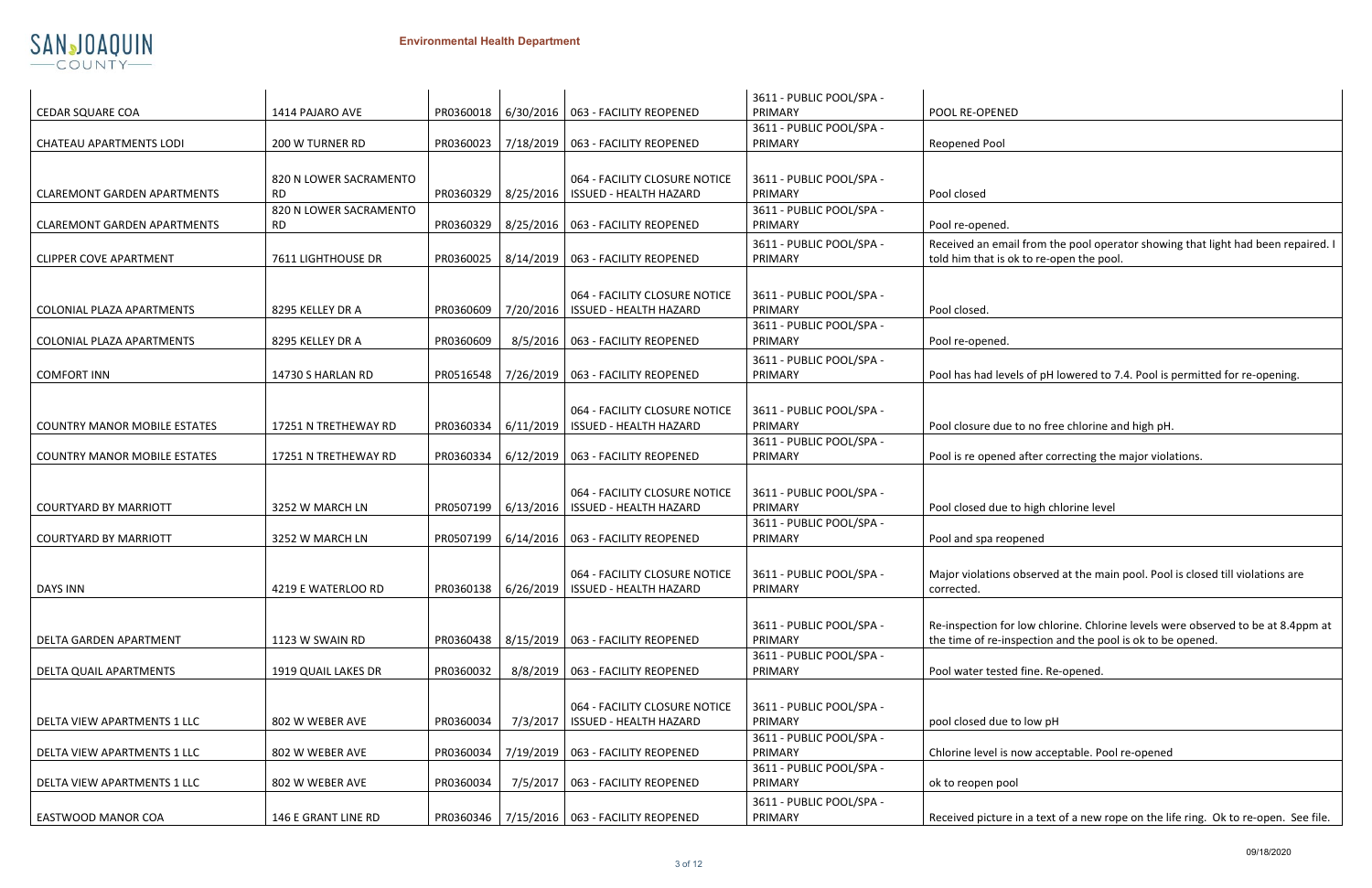

|  | Pool closed. OIR emailed to psluthra@gmail.com and justswimmy2@gmail.com |  |
|--|--------------------------------------------------------------------------|--|
|--|--------------------------------------------------------------------------|--|

## to lack of safety equipment and high free chlorine

t regulated pool. Spa closed 7-30-19. OK to re-open given at ining minor violations: railing is wobbly, combined chlorine is greater than 100ppm, pool records need to be maintained, and to be vacuumed. Inspection report e-mailed to dorine

|  | cloudy pool and low chlorine |
|--|------------------------------|

s corrected, chlorine levels have risen to 2.0 PPM.

ue to major violations detected and to be corrected.

hinor violations had been corrected. Pool is re opened.

|                                      |                       |           |           | 001 - ROUTINE INSPECTION -          | 3611 - PUBLIC POOL/SPA - |                                                |
|--------------------------------------|-----------------------|-----------|-----------|-------------------------------------|--------------------------|------------------------------------------------|
| <b>ECONO STUDIOS</b>                 | 4540 N EL DORADO ST   | PR0360055 | 6/8/2017  | <b>Operating Permit</b>             | PRIMARY                  | Pool closed. OIR emailed to psluthra@gmail     |
|                                      |                       |           |           |                                     |                          |                                                |
|                                      |                       |           |           | 064 - FACILITY CLOSURE NOTICE       | 3611 - PUBLIC POOL/SPA - |                                                |
| EL RANCHO MOBILEHOME PARK            | 1830 E YOSEMITE AVE   | PR0360038 | 7/20/2016 | <b>ISSUED - HEALTH HAZARD</b>       | PRIMARY                  | POOL CLOSED. No chlorine in pool.              |
|                                      |                       |           |           |                                     | 3611 - PUBLIC POOL/SPA - |                                                |
| EL RANCHO MOBILEHOME PARK            | 1830 E YOSEMITE AVE   | PR0360038 |           | 7/25/2016   063 - FACILITY REOPENED | PRIMARY                  | RE-OPEN pool.                                  |
|                                      |                       |           |           |                                     |                          |                                                |
|                                      |                       |           |           | 064 - FACILITY CLOSURE NOTICE       | 3611 - PUBLIC POOL/SPA - |                                                |
| <b>EVERGREEN GARDENS APARTMENTS</b>  | 1305 EL MONTE ST      | PR0360354 | 6/8/2017  | <b>ISSUED - HEALTH HAZARD</b>       | PRIMARY                  | Pool closed due to lack of safety equipment a  |
|                                      |                       |           |           |                                     | 3611 - PUBLIC POOL/SPA - |                                                |
| <b>EVERGREEN GARDENS APARTMENTS</b>  | 1305 EL MONTE ST      | PR0360354 | 6/20/2017 | 063 - FACILITY REOPENED             | PRIMARY                  | ok to re-open pool                             |
|                                      |                       |           |           |                                     | 3611 - PUBLIC POOL/SPA - |                                                |
| <b>FAIRFIELD INN</b>                 | 2410 NAGLEE RD        | PR0515193 | 8/2/2019  | 063 - FACILITY REOPENED             | PRIMARY                  | Re-opened pool                                 |
|                                      |                       |           |           |                                     |                          |                                                |
|                                      |                       |           |           |                                     |                          |                                                |
|                                      |                       |           |           |                                     |                          | Re-inspection at regulated pool. Spa closed 7  |
|                                      |                       |           |           |                                     |                          | 10:25am. Remaining minor violations: railing   |
|                                      |                       |           |           |                                     | 3611 - PUBLIC POOL/SPA - | 1.0ppm, CYA is greater than 100ppm, pool re    |
| <b>FAIRFIELD INN</b>                 | 2410 NAGLEE RD        | PR0515193 | 8/2/2019  | 063 - FACILITY REOPENED             | PRIMARY                  | the pool need to be vacuumed. Inspection re    |
|                                      |                       |           |           |                                     |                          |                                                |
|                                      |                       |           |           | 064 - FACILITY CLOSURE NOTICE       | 3611 - PUBLIC POOL/SPA - |                                                |
| FRENCH CAMP RV PARK LLC              | 3919 E FRENCH CAMP RD | PR0506211 | 8/1/2016  | <b>ISSUED - HEALTH HAZARD</b>       | PRIMARY                  | Pool closed for cloudy pool and low chlorine   |
|                                      |                       |           |           |                                     | 3611 - PUBLIC POOL/SPA - |                                                |
| FRENCH CAMP RV PARK LLC              | 3919 E FRENCH CAMP RD | PR0506211 |           | 7/8/2019   063 - FACILITY REOPENED  | PRIMARY                  | Major violations corrected, chlorine levels ha |
|                                      |                       |           |           |                                     | 3611 - PUBLIC POOL/SPA - |                                                |
| FRENCH CAMP RV PARK LLC              | 3919 E FRENCH CAMP RD | PR0506211 | 8/3/2016  | 063 - FACILITY REOPENED             | PRIMARY                  | POOL RE-OPENED                                 |
|                                      |                       |           |           |                                     |                          | pH has been adjusted to 7.6.                   |
|                                      |                       |           |           |                                     | 3611 - PUBLIC POOL/SPA - |                                                |
| <b>HAMPTON INN &amp; SUITES</b>      | 103 E LOUISE AVE      | PR0526184 | 7/29/2019 | 063 - FACILITY REOPENED             | PRIMARY                  | Pool is permitted to be reopened.              |
|                                      |                       |           |           |                                     |                          |                                                |
|                                      |                       |           |           | 064 - FACILITY CLOSURE NOTICE       | 3611 - PUBLIC POOL/SPA - |                                                |
| <b>HAMPTON INN &amp; SUITES LODI</b> | 1337 S BECKMAN RD     | PR0528205 | 6/4/2019  | <b>ISSUED - HEALTH HAZARD</b>       | PRIMARY                  | Pool is closed due to major violations detect  |
|                                      |                       |           |           |                                     | 3611 - PUBLIC POOL/SPA - |                                                |
| <b>HAMPTON INN &amp; SUITES LODI</b> | 1337 S BECKMAN RD     | PR0528205 |           | 6/5/2019   063 - FACILITY REOPENED  | PRIMARY                  | All major and minor violations had been corr   |
|                                      |                       |           |           |                                     |                          |                                                |
|                                      |                       |           |           | 064 - FACILITY CLOSURE NOTICE       | 3611 - PUBLIC POOL/SPA - |                                                |
| <b>HARBOR ISLE APARTMENTS</b>        | 8429 MARINERS DR      | PR0360367 | 7/22/2016 | <b>ISSUED - HEALTH HAZARD</b>       | PRIMARY                  | Pool closed.                                   |
|                                      |                       |           |           |                                     | 3611 - PUBLIC POOL/SPA - |                                                |
| <b>HARBOR ISLE APARTMENTS</b>        | 8429 MARINERS DR      | PR0360367 | 7/22/2016 | 063 - FACILITY REOPENED             | PRIMARY                  | Pool re-opened.                                |
|                                      |                       |           |           |                                     |                          |                                                |
|                                      |                       |           |           |                                     |                          |                                                |
|                                      |                       |           |           | 064 - FACILITY CLOSURE NOTICE       | 3612 - PUBLIC POOL/SPA - |                                                |
| HARVEST GOLD LP - VILLA DE ORO       | 39 GATEWAY CT         | PR0360502 | 6/14/2016 | <b>ISSUED - HEALTH HAZARD</b>       | <b>ADDITIONAL</b>        | pool closed                                    |
|                                      |                       |           |           |                                     |                          |                                                |
|                                      |                       |           |           | 064 - FACILITY CLOSURE NOTICE       | 3611 - PUBLIC POOL/SPA - |                                                |
| HARVEST GOLD LP - VILLA DE ORO       | 39 GATEWAY CT         | PR0360301 | 6/14/2016 | <b>ISSUED - HEALTH HAZARD</b>       | PRIMARY                  | pool closed                                    |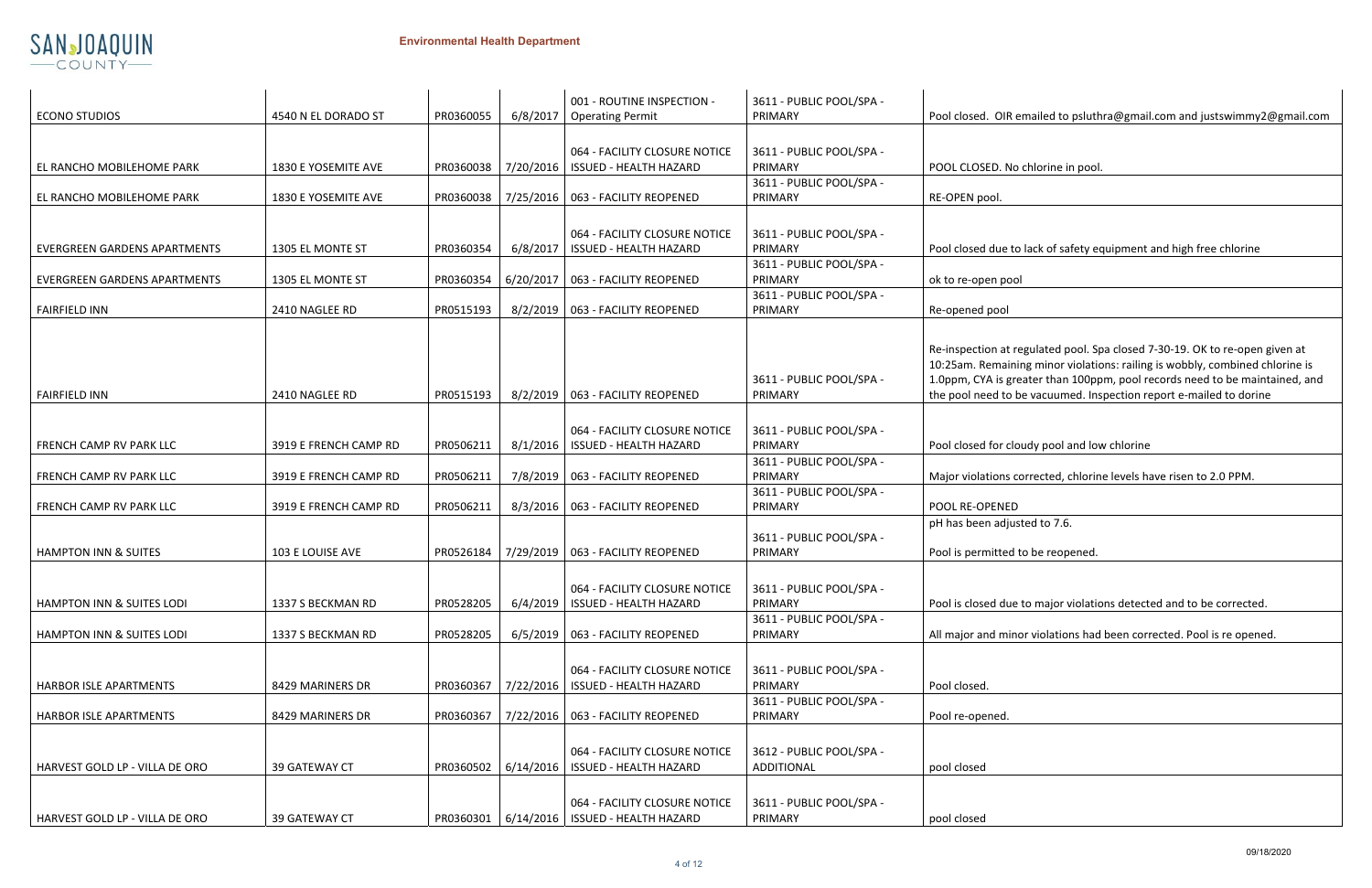

| Pool closure for the pool due to the pH being higher than 8.0.              |
|-----------------------------------------------------------------------------|
| Facility was re-opened after violations have been corrected and pH had been |
| stabilized to 7.6.                                                          |

|  | to high chlorine and high pH. |  |  |
|--|-------------------------------|--|--|
|  |                               |  |  |

|                                    |                        |           |                     |                                                                    | 3611 - PUBLIC POOL/SPA -            |                                                                                      |
|------------------------------------|------------------------|-----------|---------------------|--------------------------------------------------------------------|-------------------------------------|--------------------------------------------------------------------------------------|
| HARVEST GOLD LP - VILLA DE ORO     | 39 GATEWAY CT          | PR0360301 |                     | 6/22/2016   063 - FACILITY REOPENED                                | PRIMARY                             | pool reopens                                                                         |
| <b>HOLIDAY INN EXPRESS</b>         | 5045 S HWY 99          | PR0518087 | 6/25/2019           | 064 - FACILITY CLOSURE NOTICE<br><b>ISSUED - HEALTH HAZARD</b>     | 3611 - PUBLIC POOL/SPA -<br>PRIMARY | Pool closure for the pool due to the pH being higher than 8.0.                       |
| <b>HOLIDAY INN EXPRESS</b>         | 5045 S HWY 99          | PR0518087 |                     | 6/26/2019   063 - FACILITY REOPENED                                | 3611 - PUBLIC POOL/SPA -<br>PRIMARY | Facility was re-opened after violations have been corrected an<br>stabilized to 7.6. |
|                                    |                        |           |                     |                                                                    |                                     |                                                                                      |
| HOLIDAY INN EXPRESS HOTEL & SUITES | 179 COMMERCE AVE       | PR0522085 | 6/25/2019           | 064 - FACILITY CLOSURE NOTICE<br><b>ISSUED - HEALTH HAZARD</b>     | 3611 - PUBLIC POOL/SPA -<br>PRIMARY | Pool closed due to high chlorine and high pH.                                        |
| HOLIDAY INN EXPRESS HOTEL & SUITES | 179 COMMERCE AVE       | PR0522085 |                     | 6/26/2019   063 - FACILITY REOPENED                                | 3611 - PUBLIC POOL/SPA -<br>PRIMARY | Pool reopened (major violations corrected)                                           |
| IN SHAPE CITY - STOCKTON           | 7920 KELLEY DR         |           |                     | PR0508070   7/23/2019   063 - FACILITY REOPENED                    | 3611 - PUBLIC POOL/SPA -<br>PRIMARY | Reopened Pool                                                                        |
| IN SHAPE HEALTH CLUB - WEST LANE   | 1074 E BIANCHI RD      | PR0360182 | 6/17/2019           | 064 - FACILITY CLOSURE NOTICE<br><b>ISSUED - HEALTH HAZARD</b>     | 3611 - PUBLIC POOL/SPA -<br>PRIMARY | Pool is closed due to major violation detected.                                      |
| IN SHAPE HEALTH CLUB - WEST LANE   | 1074 E BIANCHI RD      | PR0360182 | 6/18/2019           | 063 - FACILITY REOPENED                                            | 3611 - PUBLIC POOL/SPA -<br>PRIMARY | Main pool is re opened after major violations corrected.                             |
| <b>IRON HORSE APARTMENTS</b>       | 2506 COUNTRY CLUB BLVD | PR0360339 | 6/2/2017            | 064 - FACILITY CLOSURE NOTICE<br><b>ISSUED - HEALTH HAZARD</b>     | 3611 - PUBLIC POOL/SPA -<br>PRIMARY | Pool closed due to high chlorine and high pH                                         |
| <b>IRON HORSE APARTMENTS</b>       | 2506 COUNTRY CLUB BLVD | PR0360339 | 6/5/2017            | 063 - FACILITY REOPENED                                            | 3611 - PUBLIC POOL/SPA -<br>PRIMARY | pool re-opened                                                                       |
| JUNIPER APARTMENTS                 | 1201 E ATHERTON DR     |           | PR0537295 6/22/2016 | 064 - FACILITY CLOSURE NOTICE<br><b>ISSUED - HEALTH HAZARD</b>     | 3611 - PUBLIC POOL/SPA -<br>PRIMARY | POOL CLOSED - free chlorine is 0.2 ppm                                               |
|                                    |                        |           |                     |                                                                    | 3611 - PUBLIC POOL/SPA -            |                                                                                      |
| JUNIPER APARTMENTS                 | 1201 E ATHERTON DR     | PR0537295 |                     | 6/23/2016   063 - FACILITY REOPENED                                | PRIMARY                             | Re-opened pool this date.                                                            |
| LA QUINTA MOTOR INN #625           | 2710 W MARCH LN        | PR0360065 | 6/17/2019           | 064 - FACILITY CLOSURE NOTICE<br><b>ISSUED - HEALTH HAZARD</b>     | 3611 - PUBLIC POOL/SPA -<br>PRIMARY | Pool closed due to high chlorine                                                     |
| LA QUINTA MOTOR INN #625           | 2710 W MARCH LN        | PR0360065 | 6/14/2016           | 064 - FACILITY CLOSURE NOTICE<br><b>ISSUED - HEALTH HAZARD</b>     | 3611 - PUBLIC POOL/SPA -<br>PRIMARY | Pool closed due to low pH                                                            |
| LA QUINTA MOTOR INN #625           | 2710 W MARCH LN        | PR0360065 | 6/19/2017           | 064 - FACILITY CLOSURE NOTICE<br><b>ISSUED - HEALTH HAZARD</b>     | 3611 - PUBLIC POOL/SPA -<br>PRIMARY | Pool closed due to zero chlorine, low pH, and water cloudy                           |
| LA QUINTA MOTOR INN #625           | 2710 W MARCH LN        |           |                     | PR0360065   6/21/2017   063 - FACILITY REOPENED                    | 3611 - PUBLIC POOL/SPA -<br>PRIMARY | ok to reopen pool                                                                    |
| LA QUINTA MOTOR INN #625           | 2710 W MARCH LN        | PR0360065 |                     | 6/16/2016   063 - FACILITY REOPENED                                | 3611 - PUBLIC POOL/SPA -<br>PRIMARY | Pool re-opened                                                                       |
| LAKESHORE MEADOWS APTS SOUTH       | 2080 SYLVAN WAY        | PR0360560 |                     | 064 - FACILITY CLOSURE NOTICE<br>6/8/2016   ISSUED - HEALTH HAZARD | 3611 - PUBLIC POOL/SPA -<br>PRIMARY | Pool closed pH 8.0.                                                                  |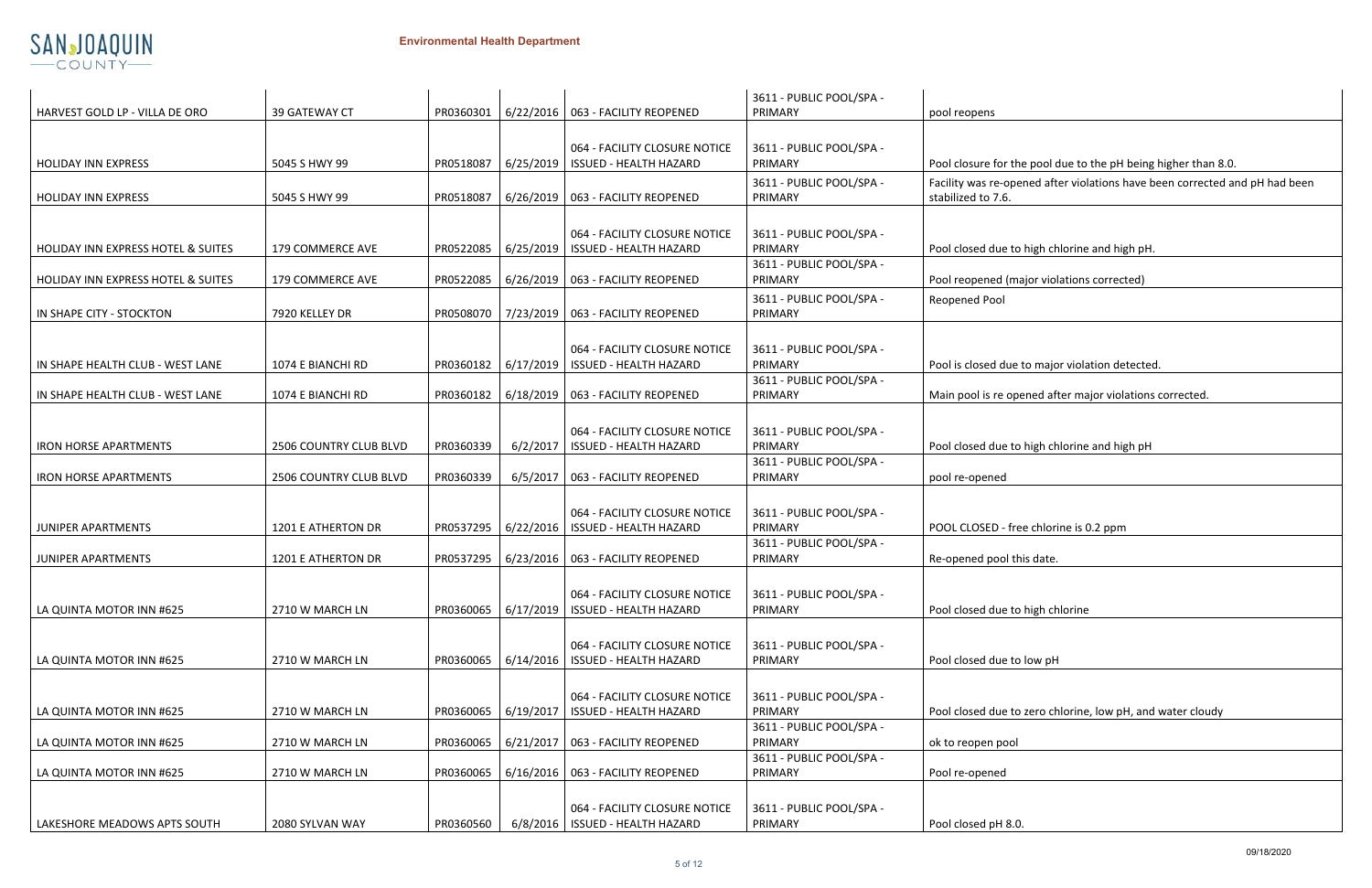|                        | Re-operied pool.                                                           |
|------------------------|----------------------------------------------------------------------------|
|                        |                                                                            |
| <b>BLIC POOL/SPA -</b> |                                                                            |
|                        | Pool closed due to low chlorine level.                                     |
| <b>BLIC POOL/SPA -</b> |                                                                            |
|                        |                                                                            |
|                        | Pool re-opened                                                             |
| <b>BLIC POOL/SPA -</b> |                                                                            |
|                        | Major violation corrected                                                  |
|                        |                                                                            |
| <b>BLIC POOL/SPA -</b> |                                                                            |
|                        |                                                                            |
|                        | Pool closed due to low pH                                                  |
| <b>BLIC POOL/SPA -</b> |                                                                            |
|                        | ok to re-open pool                                                         |
|                        |                                                                            |
|                        |                                                                            |
| <b>BLIC POOL/SPA -</b> | Pool closed due to gate not latching, hook not attached to a pole, and low |
|                        | chlorine.                                                                  |
| <b>BLIC POOL/SPA -</b> |                                                                            |
|                        | pool re-opened                                                             |
| <b>BLIC POOL/SPA -</b> |                                                                            |
|                        | Re-opened pool.                                                            |
|                        |                                                                            |
|                        |                                                                            |
| <b>BLIC POOL/SPA -</b> |                                                                            |
|                        | Pool closed due to low pH and zero free chlorine                           |
|                        |                                                                            |
|                        |                                                                            |
| <b>BLIC POOL/SPA -</b> |                                                                            |
|                        | Pool closed due to low pH                                                  |
|                        |                                                                            |
| <b>BLIC POOL/SPA -</b> |                                                                            |
|                        |                                                                            |
|                        | pool closed due to low ph and one drain cover semi out of place            |
| <b>BLIC POOL/SPA -</b> |                                                                            |
|                        | OK to reopen pool. Chlorine and pH levels are now acceptable.              |
| <b>BLIC POOL/SPA -</b> |                                                                            |
|                        | Pool re-opened                                                             |
|                        |                                                                            |
|                        |                                                                            |
| <b>BLIC POOL/SPA -</b> |                                                                            |
|                        | Pool Closed                                                                |
| <b>BLIC POOL/SPA -</b> |                                                                            |
|                        | Pool re-opened at 1:45pm                                                   |
| <b>BLIC POOL/SPA -</b> |                                                                            |
|                        | Re-open pool.                                                              |
|                        |                                                                            |
|                        |                                                                            |
| <b>BLIC POOL/SPA -</b> |                                                                            |
|                        | Pool closed due to gate not closing and no life ring.                      |
|                        |                                                                            |



|                               |                          |           |           |                                                | 3611 - PUBLIC POOL/SPA - |                                                     |
|-------------------------------|--------------------------|-----------|-----------|------------------------------------------------|--------------------------|-----------------------------------------------------|
| LAKESHORE MEADOWS APTS SOUTH  | 2080 SYLVAN WAY          | PR0360560 |           | 6/16/2016   063 - FACILITY REOPENED            | PRIMARY                  | Re-opened pool.                                     |
|                               |                          |           |           |                                                |                          |                                                     |
|                               |                          |           |           | 064 - FACILITY CLOSURE NOTICE                  | 3611 - PUBLIC POOL/SPA - |                                                     |
| <b>LAMPLITER</b>              | 1426 TELEGRAPH AVE APT 1 | PR0360383 | 6/6/2016  | <b>ISSUED - HEALTH HAZARD</b>                  | PRIMARY                  | Pool closed due to low chlorine level.              |
|                               |                          |           |           |                                                | 3611 - PUBLIC POOL/SPA - |                                                     |
| <b>LAMPLITER</b>              | 1426 TELEGRAPH AVE APT 1 | PR0360383 |           | 6/9/2016   063 - FACILITY REOPENED             | PRIMARY                  | Pool re-opened                                      |
|                               |                          |           |           |                                                | 3611 - PUBLIC POOL/SPA - |                                                     |
| LAUREL GLEN APARTMENTS        | 574 BUTTON AVE           | PR0360066 |           | 6/10/2019   063 - FACILITY REOPENED            | PRIMARY                  | Major violation corrected                           |
|                               |                          |           |           |                                                |                          |                                                     |
|                               |                          |           |           | 064 - FACILITY CLOSURE NOTICE                  | 3611 - PUBLIC POOL/SPA - |                                                     |
| LINCOLN COURTYARD             | 443 GLENDORA AVE         | PR0360419 | 6/14/2016 | <b>ISSUED - HEALTH HAZARD</b>                  | PRIMARY                  | Pool closed due to low pH                           |
|                               |                          |           |           |                                                | 3611 - PUBLIC POOL/SPA - |                                                     |
| LINCOLN COURTYARD             | 443 GLENDORA AVE         | PR0360419 |           | $6/15/2017$   063 - FACILITY REOPENED          | PRIMARY                  | ok to re-open pool                                  |
|                               |                          |           |           |                                                |                          |                                                     |
|                               |                          |           |           |                                                |                          |                                                     |
|                               |                          |           |           | 064 - FACILITY CLOSURE NOTICE                  | 3611 - PUBLIC POOL/SPA - | Pool closed due to gate not latching, hook not at   |
| LINCOLN COURTYARD             | 531 GLENDORA AVE         | PR0360384 | 6/14/2016 | <b>ISSUED - HEALTH HAZARD</b>                  | PRIMARY                  | chlorine.                                           |
|                               |                          |           |           |                                                | 3611 - PUBLIC POOL/SPA - |                                                     |
| LINCOLN COURTYARD             | 531 GLENDORA AVE         | PR0360384 |           | 6/13/2017   063 - FACILITY REOPENED            | PRIMARY                  | pool re-opened                                      |
|                               |                          |           |           |                                                | 3611 - PUBLIC POOL/SPA - |                                                     |
| MARINERS COVE APARTMENTS      | 8531 MARINERS DR         | PR0360083 |           | 7/1/2016   063 - FACILITY REOPENED             | PRIMARY                  | Re-opened pool.                                     |
|                               |                          |           |           |                                                |                          |                                                     |
|                               |                          |           |           | 064 - FACILITY CLOSURE NOTICE                  | 3611 - PUBLIC POOL/SPA - |                                                     |
| MEADOWGREEN APARTMENTS        | 211 W SAN CARLOS WAY     | PR0360084 | 6/20/2019 | <b>ISSUED - HEALTH HAZARD</b>                  | PRIMARY                  | Pool closed due to low pH and zero free chlorine    |
|                               |                          |           |           |                                                |                          |                                                     |
|                               |                          |           |           | 064 - FACILITY CLOSURE NOTICE                  | 3611 - PUBLIC POOL/SPA - |                                                     |
| <b>MEADOWGREEN APARTMENTS</b> | 211 W SAN CARLOS WAY     | PR0360084 | 7/11/2016 | <b>ISSUED - HEALTH HAZARD</b>                  | PRIMARY                  | Pool closed due to low pH                           |
|                               |                          |           |           |                                                |                          |                                                     |
|                               |                          |           |           |                                                |                          |                                                     |
|                               |                          |           |           | 064 - FACILITY CLOSURE NOTICE                  | 3611 - PUBLIC POOL/SPA - |                                                     |
| MEADOWGREEN APARTMENTS        | 211 W SAN CARLOS WAY     | PR0360084 | 7/10/2017 | <b>ISSUED - HEALTH HAZARD</b>                  | PRIMARY                  | pool closed due to low ph and one drain cover se    |
|                               |                          |           |           |                                                | 3611 - PUBLIC POOL/SPA - |                                                     |
| MEADOWGREEN APARTMENTS        | 211 W SAN CARLOS WAY     | PR0360084 |           | 6/26/2019   063 - FACILITY REOPENED            | PRIMARY                  | OK to reopen pool. Chlorine and pH levels are no    |
|                               |                          |           |           |                                                | 3611 - PUBLIC POOL/SPA - |                                                     |
| MEADOWGREEN APARTMENTS        | 211 W SAN CARLOS WAY     | PR0360084 |           | 7/13/2016   063 - FACILITY REOPENED            | PRIMARY                  | Pool re-opened                                      |
|                               |                          |           |           |                                                |                          |                                                     |
|                               |                          |           |           | 064 - FACILITY CLOSURE NOTICE                  | 3611 - PUBLIC POOL/SPA - |                                                     |
| MICROTEL INN & SUITES         | 861 W CLOVER RD          | PR0527869 | 6/21/2016 | <b>ISSUED - HEALTH HAZARD</b>                  | PRIMARY                  | Pool Closed                                         |
|                               |                          |           |           |                                                | 3611 - PUBLIC POOL/SPA - |                                                     |
| MICROTEL INN & SUITES         | 861 W CLOVER RD          | PR0527869 |           | 8/1/2019   063 - FACILITY REOPENED             | PRIMARY                  | Pool re-opened at 1:45pm                            |
|                               |                          |           |           |                                                | 3611 - PUBLIC POOL/SPA - |                                                     |
| MICROTEL INN & SUITES         | 861 W CLOVER RD          | PR0527869 |           | 6/22/2016   063 - FACILITY REOPENED            | PRIMARY                  | Re-open pool.                                       |
|                               |                          |           |           |                                                |                          |                                                     |
|                               |                          |           |           | 064 - FACILITY CLOSURE NOTICE                  | 3611 - PUBLIC POOL/SPA - |                                                     |
| MOTEL 6                       | 2654 W MARCH LN          |           |           | PR0360565   6/20/2016   ISSUED - HEALTH HAZARD | PRIMARY                  | Pool closed due to gate not closing and no life rin |
|                               |                          |           |           |                                                |                          |                                                     |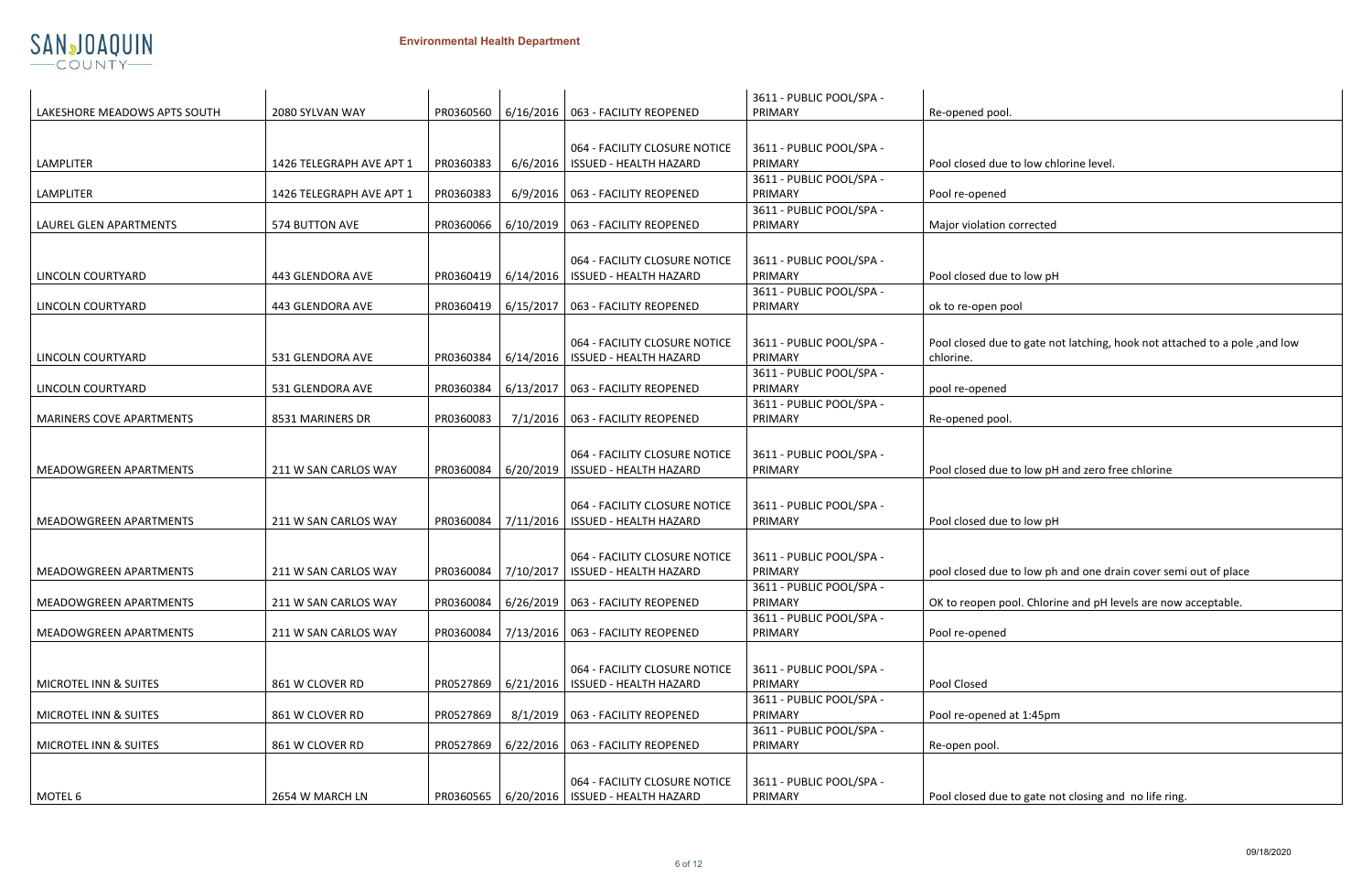

| <b>BLIC POOL/SPA -</b> |                                                                             |
|------------------------|-----------------------------------------------------------------------------|
|                        | Pool closed-gate not self latching, zero chlorine, low pH, and cloudy water |
| <b>BLIC POOL/SPA -</b> |                                                                             |
|                        | Pool reopened. Chlorine and pH level now acceptable.                        |
| <b>BLIC POOL/SPA -</b> |                                                                             |
|                        | pool closed due to high ph and free chlorine.                               |
|                        |                                                                             |
| <b>BLIC POOL/SPA -</b> |                                                                             |
|                        | Pool closed due to high chlorine and high pH.                               |
|                        |                                                                             |
| <b>BLIC POOL/SPA -</b> | POOL CLOSED                                                                 |
| <b>BLIC POOL/SPA -</b> |                                                                             |
|                        | POOL RE-OPENED                                                              |
|                        |                                                                             |
| <b>BLIC POOL/SPA -</b> |                                                                             |
| <b>BLIC POOL/SPA -</b> | Pool closed due to low chlorine.                                            |
|                        | Pool reopened. Chlorine at 4.4 ppm.                                         |
|                        |                                                                             |
| <b>BLIC POOL/SPA -</b> |                                                                             |
|                        | Pool closed due to low chlorine.                                            |
| <b>BLIC POOL/SPA -</b> | Pool reopened. Chlorine at 6.0 ppm.                                         |
|                        |                                                                             |
| <b>BLIC POOL/SPA -</b> |                                                                             |
|                        | Pool closed (pH too high, chlorine too low)                                 |
| <b>BLIC POOL/SPA -</b> |                                                                             |
| BLIC POOL/SPA -        | Pool reopened (major violations corrected)                                  |
|                        | Pool re-opened at 10:25am                                                   |
| <b>BLIC POOL/SPA -</b> |                                                                             |
|                        | Re-opened pool                                                              |
| <b>BLIC POOL/SPA -</b> | Ok to re-open.                                                              |
| <b>BLIC POOL/SPA -</b> |                                                                             |
|                        | pool reopened.                                                              |
|                        |                                                                             |
| <b>BLIC POOL/SPA -</b> |                                                                             |
| <b>BLIC POOL/SPA -</b> | Pool closed due to high free chlorine                                       |
|                        | Ok to reopen pool                                                           |

|                                   |                         |           |           | 064 - FACILITY CLOSURE NOTICE                   | 3611 - PUBLIC POOL/SPA - |                                                           |
|-----------------------------------|-------------------------|-----------|-----------|-------------------------------------------------|--------------------------|-----------------------------------------------------------|
| MOTEL 6                           | 2654 W MARCH LN         | PR0360565 | 6/26/2017 | <b>ISSUED - HEALTH HAZARD</b>                   | PRIMARY                  | Pool closed-gate not self latching, zero chlorine, low pl |
|                                   |                         |           |           |                                                 | 3611 - PUBLIC POOL/SPA - |                                                           |
| MOTEL 6                           | 2654 W MARCH LN         | PR0360565 | 7/15/2019 | 063 - FACILITY REOPENED                         | PRIMARY                  | Pool reopened. Chlorine and pH level now acceptable.      |
|                                   |                         |           |           |                                                 |                          |                                                           |
|                                   |                         |           |           | 064 - FACILITY CLOSURE NOTICE                   | 3611 - PUBLIC POOL/SPA - |                                                           |
| MOTEL 6 #1323                     | 6717 PLYMOUTH RD        | PR0360001 | 6/28/2019 | <b>ISSUED - HEALTH HAZARD</b>                   | PRIMARY                  | pool closed due to high ph and free chlorine.             |
|                                   |                         |           |           |                                                 |                          |                                                           |
|                                   |                         |           |           | 064 - FACILITY CLOSURE NOTICE                   | 3616 - PUBLIC POOL/SPA - |                                                           |
| MUSD-EAST UNION HIGH SCHOOL       | 1700 N UNION ST         | PR0360572 | 8/4/2017  | <b>ISSUED - HEALTH HAZARD</b>                   | <b>EXEMPT</b>            | Pool closed due to high chlorine and high pH.             |
|                                   |                         |           |           |                                                 |                          |                                                           |
|                                   |                         |           |           |                                                 |                          |                                                           |
|                                   |                         |           |           | 064 - FACILITY CLOSURE NOTICE                   | 3611 - PUBLIC POOL/SPA - |                                                           |
| NORTHGATE COMMONS APARTMENTS      | <b>510 NORTHGATE DR</b> | PR0360095 | 8/3/2016  | <b>ISSUED - HEALTH HAZARD</b>                   | PRIMARY                  | POOL CLOSED                                               |
|                                   |                         |           |           |                                                 | 3611 - PUBLIC POOL/SPA - |                                                           |
| NORTHGATE COMMONS APARTMENTS      | 510 NORTHGATE DR        | PR0360095 | 8/3/2016  | 063 - FACILITY REOPENED                         | PRIMARY                  | POOL RE-OPENED                                            |
|                                   |                         |           |           |                                                 |                          |                                                           |
|                                   |                         |           |           | 064 - FACILITY CLOSURE NOTICE                   | 3611 - PUBLIC POOL/SPA - |                                                           |
| NORTHGATE MANOR APARTMENTS        | <b>360 NORTHGATE DR</b> | PR0360096 | 6/19/2019 | <b>ISSUED - HEALTH HAZARD</b>                   | PRIMARY                  | Pool closed due to low chlorine.                          |
|                                   |                         |           |           |                                                 | 3611 - PUBLIC POOL/SPA - |                                                           |
| NORTHGATE MANOR APARTMENTS        | <b>360 NORTHGATE DR</b> | PR0360096 | 6/19/2019 | 063 - FACILITY REOPENED                         | PRIMARY                  | Pool reopened. Chlorine at 4.4 ppm.                       |
|                                   |                         |           |           |                                                 |                          |                                                           |
|                                   |                         |           |           | 064 - FACILITY CLOSURE NOTICE                   | 3611 - PUBLIC POOL/SPA - |                                                           |
| NORTHGATE TOWERS APARTMENTS       | <b>470 NORTHGATE DR</b> | PR0360094 | 6/19/2019 | <b>ISSUED - HEALTH HAZARD</b>                   | PRIMARY                  | Pool closed due to low chlorine.                          |
|                                   |                         |           |           |                                                 | 3611 - PUBLIC POOL/SPA - |                                                           |
| NORTHGATE TOWERS APARTMENTS       | 470 NORTHGATE DR        | PR0360094 |           | 6/19/2019   063 - FACILITY REOPENED             | PRIMARY                  | Pool reopened. Chlorine at 6.0 ppm.                       |
|                                   |                         |           |           |                                                 |                          |                                                           |
|                                   |                         |           |           | 064 - FACILITY CLOSURE NOTICE                   | 3611 - PUBLIC POOL/SPA - |                                                           |
| OAKWOOD SHORES OWNERS ASSOCIATION | 1699 BELLA LAGO WAY     | PR0535460 | 6/21/2019 | <b>ISSUED - HEALTH HAZARD</b>                   | PRIMARY                  | Pool closed (pH too high, chlorine too low)               |
|                                   |                         |           |           |                                                 | 3611 - PUBLIC POOL/SPA - |                                                           |
| OAKWOOD SHORES OWNERS ASSOCIATION | 1699 BELLA LAGO WAY     |           |           | PR0535460   6/26/2019   063 - FACILITY REOPENED | PRIMARY                  | Pool reopened (major violations corrected)                |
|                                   |                         |           |           |                                                 | 3611 - PUBLIC POOL/SPA - |                                                           |
| <b>ORCHARD RV PARK</b>            | 2701 E HWY 132          | PR0360010 |           | 8/15/2019   063 - FACILITY REOPENED             | PRIMARY                  | Pool re-opened at 10:25am                                 |
|                                   |                         |           |           |                                                 | 3611 - PUBLIC POOL/SPA - |                                                           |
| <b>ORCHARD RV PARK</b>            | 2701 E HWY 132          | PR0360010 |           | 7/26/2019   063 - FACILITY REOPENED             | PRIMARY                  | Re-opened pool                                            |
|                                   |                         |           |           |                                                 | 3611 - PUBLIC POOL/SPA - |                                                           |
| <b>ORCHARD RV PARK</b>            | 2701 E HWY 132          | PR0360010 |           | 9/9/2016   063 - FACILITY REOPENED              | PRIMARY                  | Ok to re-open.                                            |
|                                   |                         |           |           |                                                 | 3611 - PUBLIC POOL/SPA - |                                                           |
| PACIFIC HEIGHTS VILLAS            | 126 E JAMESTOWN ST      | PR0360493 |           | 8/15/2016   063 - FACILITY REOPENED             | PRIMARY                  | pool reopened.                                            |
|                                   |                         |           |           |                                                 |                          |                                                           |
|                                   |                         |           |           | 064 - FACILITY CLOSURE NOTICE                   | 3611 - PUBLIC POOL/SPA - |                                                           |
| PACIFIC PALMS APARTMENTS          | 4415 N PERSHING AVE     | PR0360417 | 6/10/2019 | <b>ISSUED - HEALTH HAZARD</b>                   | PRIMARY                  | Pool closed due to high free chlorine                     |
|                                   |                         |           |           |                                                 | 3611 - PUBLIC POOL/SPA - |                                                           |
| PACIFIC PALMS APARTMENTS          | 4415 N PERSHING AVE     |           |           | PR0360417   6/11/2019   063 - FACILITY REOPENED | PRIMARY                  | Ok to reopen pool                                         |
|                                   |                         |           |           |                                                 |                          |                                                           |

 $\perp$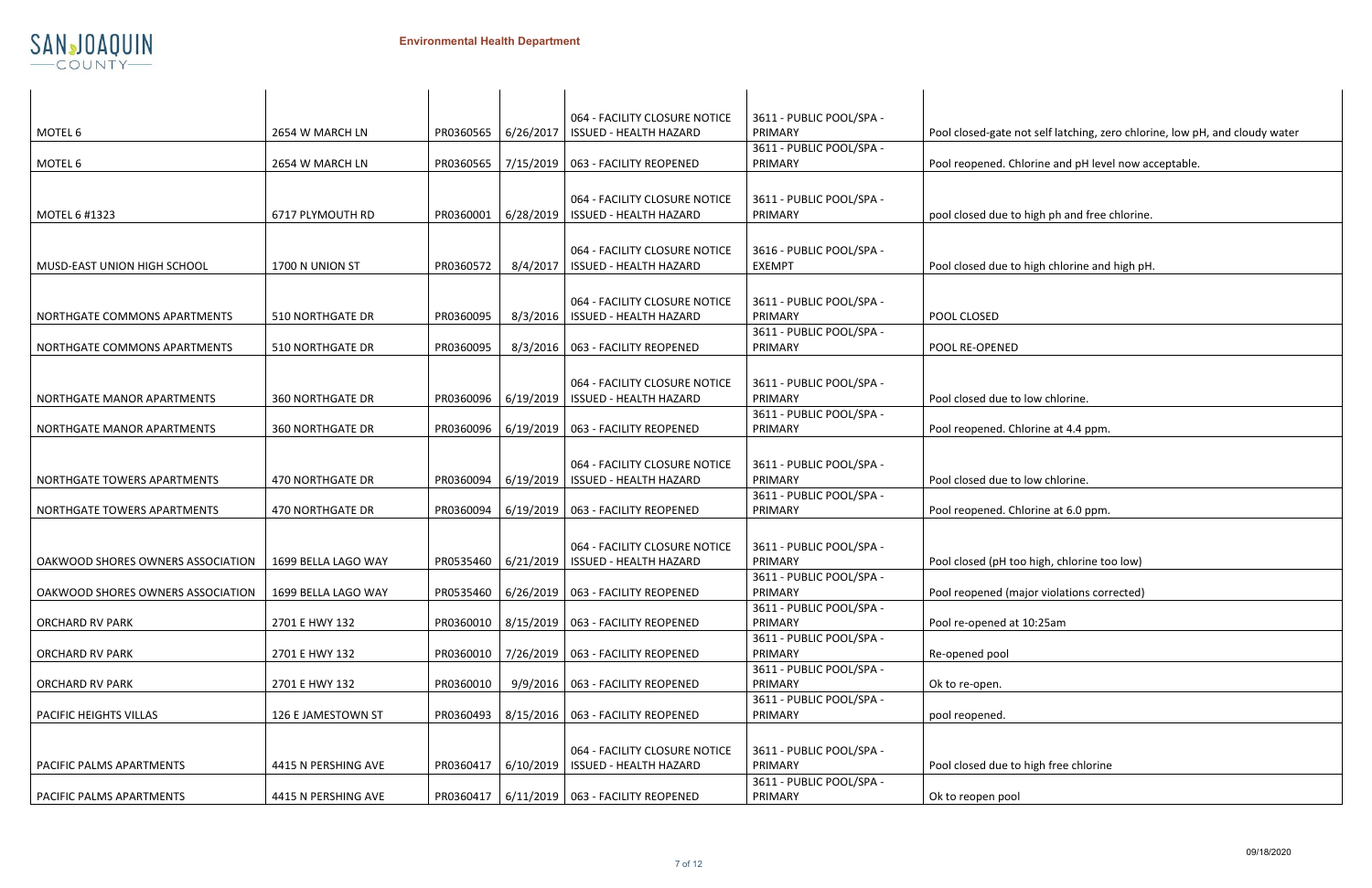

| 4550 SHELLEY CT          |                                                                                                                |           |                                                                                                      | 3611 - PUBLIC POOL/SPA -<br>PRIMARY                                                                                                                                                                                                                                                                                                                                                                                                                                                                                                                                                                                                                                                                                                                                                                                                                                                                                         | pool reopens                                                                                                                                                                                                                                                                                                               |
|--------------------------|----------------------------------------------------------------------------------------------------------------|-----------|------------------------------------------------------------------------------------------------------|-----------------------------------------------------------------------------------------------------------------------------------------------------------------------------------------------------------------------------------------------------------------------------------------------------------------------------------------------------------------------------------------------------------------------------------------------------------------------------------------------------------------------------------------------------------------------------------------------------------------------------------------------------------------------------------------------------------------------------------------------------------------------------------------------------------------------------------------------------------------------------------------------------------------------------|----------------------------------------------------------------------------------------------------------------------------------------------------------------------------------------------------------------------------------------------------------------------------------------------------------------------------|
|                          |                                                                                                                |           |                                                                                                      | 3611 - PUBLIC POOL/SPA -                                                                                                                                                                                                                                                                                                                                                                                                                                                                                                                                                                                                                                                                                                                                                                                                                                                                                                    | pool (remains) closed.                                                                                                                                                                                                                                                                                                     |
|                          |                                                                                                                |           |                                                                                                      | 3611 - PUBLIC POOL/SPA -                                                                                                                                                                                                                                                                                                                                                                                                                                                                                                                                                                                                                                                                                                                                                                                                                                                                                                    | Pool re-opened. Major violations corrected.                                                                                                                                                                                                                                                                                |
|                          |                                                                                                                |           |                                                                                                      |                                                                                                                                                                                                                                                                                                                                                                                                                                                                                                                                                                                                                                                                                                                                                                                                                                                                                                                             |                                                                                                                                                                                                                                                                                                                            |
| 1257 CROM ST             |                                                                                                                |           | 064 - FACILITY CLOSURE NOTICE                                                                        | 3611 - PUBLIC POOL/SPA -<br>PRIMARY                                                                                                                                                                                                                                                                                                                                                                                                                                                                                                                                                                                                                                                                                                                                                                                                                                                                                         | Pool closed due to faulty light fixture                                                                                                                                                                                                                                                                                    |
| 1257 CROM ST             | PR0360563                                                                                                      |           |                                                                                                      | PRIMARY                                                                                                                                                                                                                                                                                                                                                                                                                                                                                                                                                                                                                                                                                                                                                                                                                                                                                                                     | Major violation corrected.                                                                                                                                                                                                                                                                                                 |
|                          |                                                                                                                |           | 064 - FACILITY CLOSURE NOTICE                                                                        | 3611 - PUBLIC POOL/SPA -                                                                                                                                                                                                                                                                                                                                                                                                                                                                                                                                                                                                                                                                                                                                                                                                                                                                                                    |                                                                                                                                                                                                                                                                                                                            |
| <b>801 E ATHERTON DR</b> | PR0524195                                                                                                      |           |                                                                                                      | PRIMARY                                                                                                                                                                                                                                                                                                                                                                                                                                                                                                                                                                                                                                                                                                                                                                                                                                                                                                                     | Major violations (pH and chlorine)                                                                                                                                                                                                                                                                                         |
| 801 E ATHERTON DR        | PR0524195                                                                                                      |           |                                                                                                      | PRIMARY                                                                                                                                                                                                                                                                                                                                                                                                                                                                                                                                                                                                                                                                                                                                                                                                                                                                                                                     | Major violations corrected                                                                                                                                                                                                                                                                                                 |
|                          |                                                                                                                |           |                                                                                                      |                                                                                                                                                                                                                                                                                                                                                                                                                                                                                                                                                                                                                                                                                                                                                                                                                                                                                                                             |                                                                                                                                                                                                                                                                                                                            |
|                          |                                                                                                                |           | 064 - FACILITY CLOSURE NOTICE                                                                        | 3611 - PUBLIC POOL/SPA -                                                                                                                                                                                                                                                                                                                                                                                                                                                                                                                                                                                                                                                                                                                                                                                                                                                                                                    | pool closed due to high chlorine                                                                                                                                                                                                                                                                                           |
|                          |                                                                                                                |           |                                                                                                      | 3611 - PUBLIC POOL/SPA -                                                                                                                                                                                                                                                                                                                                                                                                                                                                                                                                                                                                                                                                                                                                                                                                                                                                                                    |                                                                                                                                                                                                                                                                                                                            |
|                          |                                                                                                                |           |                                                                                                      |                                                                                                                                                                                                                                                                                                                                                                                                                                                                                                                                                                                                                                                                                                                                                                                                                                                                                                                             | ok to re-open pool                                                                                                                                                                                                                                                                                                         |
| 6723 PLYMOUTH RD         |                                                                                                                |           |                                                                                                      | PRIMARY                                                                                                                                                                                                                                                                                                                                                                                                                                                                                                                                                                                                                                                                                                                                                                                                                                                                                                                     | Free chlorine and pH were verified. Ok to rec                                                                                                                                                                                                                                                                              |
|                          |                                                                                                                |           |                                                                                                      |                                                                                                                                                                                                                                                                                                                                                                                                                                                                                                                                                                                                                                                                                                                                                                                                                                                                                                                             |                                                                                                                                                                                                                                                                                                                            |
| 12755 N HWY 88           | PR0360311                                                                                                      |           |                                                                                                      | PRIMARY                                                                                                                                                                                                                                                                                                                                                                                                                                                                                                                                                                                                                                                                                                                                                                                                                                                                                                                     | Pool closed. See OIR                                                                                                                                                                                                                                                                                                       |
|                          |                                                                                                                |           |                                                                                                      | 3611 - PUBLIC POOL/SPA -                                                                                                                                                                                                                                                                                                                                                                                                                                                                                                                                                                                                                                                                                                                                                                                                                                                                                                    |                                                                                                                                                                                                                                                                                                                            |
|                          |                                                                                                                |           |                                                                                                      | 3611 - PUBLIC POOL/SPA -                                                                                                                                                                                                                                                                                                                                                                                                                                                                                                                                                                                                                                                                                                                                                                                                                                                                                                    | Pool reopens                                                                                                                                                                                                                                                                                                               |
| 8162 PALISADES DR        | PR0360184                                                                                                      |           |                                                                                                      | PRIMARY                                                                                                                                                                                                                                                                                                                                                                                                                                                                                                                                                                                                                                                                                                                                                                                                                                                                                                                     | Re-opened pool.                                                                                                                                                                                                                                                                                                            |
|                          |                                                                                                                |           |                                                                                                      |                                                                                                                                                                                                                                                                                                                                                                                                                                                                                                                                                                                                                                                                                                                                                                                                                                                                                                                             |                                                                                                                                                                                                                                                                                                                            |
| 131 S ALLEN DR           |                                                                                                                |           |                                                                                                      | PRIMARY                                                                                                                                                                                                                                                                                                                                                                                                                                                                                                                                                                                                                                                                                                                                                                                                                                                                                                                     | pool closed                                                                                                                                                                                                                                                                                                                |
|                          |                                                                                                                |           |                                                                                                      |                                                                                                                                                                                                                                                                                                                                                                                                                                                                                                                                                                                                                                                                                                                                                                                                                                                                                                                             | pool opens                                                                                                                                                                                                                                                                                                                 |
|                          |                                                                                                                |           |                                                                                                      |                                                                                                                                                                                                                                                                                                                                                                                                                                                                                                                                                                                                                                                                                                                                                                                                                                                                                                                             | Pool has pH balance to 7.2 and free chlorine                                                                                                                                                                                                                                                                               |
| 16855 S HARLAN RD        | PR0506103                                                                                                      |           |                                                                                                      | PRIMARY                                                                                                                                                                                                                                                                                                                                                                                                                                                                                                                                                                                                                                                                                                                                                                                                                                                                                                                     | Pool is permitted to be reopened.                                                                                                                                                                                                                                                                                          |
|                          |                                                                                                                |           |                                                                                                      |                                                                                                                                                                                                                                                                                                                                                                                                                                                                                                                                                                                                                                                                                                                                                                                                                                                                                                                             |                                                                                                                                                                                                                                                                                                                            |
| 221 QUINCY ST            | PR0360125                                                                                                      |           |                                                                                                      | PRIMARY                                                                                                                                                                                                                                                                                                                                                                                                                                                                                                                                                                                                                                                                                                                                                                                                                                                                                                                     | pool closed                                                                                                                                                                                                                                                                                                                |
| 221 QUINCY ST            | PR0360125                                                                                                      |           |                                                                                                      | 3611 - PUBLIC POOL/SPA -<br>PRIMARY                                                                                                                                                                                                                                                                                                                                                                                                                                                                                                                                                                                                                                                                                                                                                                                                                                                                                         | Pool was reopened                                                                                                                                                                                                                                                                                                          |
|                          |                                                                                                                |           |                                                                                                      |                                                                                                                                                                                                                                                                                                                                                                                                                                                                                                                                                                                                                                                                                                                                                                                                                                                                                                                             |                                                                                                                                                                                                                                                                                                                            |
| 1707 W FREMONT ST        |                                                                                                                |           |                                                                                                      | PRIMARY                                                                                                                                                                                                                                                                                                                                                                                                                                                                                                                                                                                                                                                                                                                                                                                                                                                                                                                     | pool closed                                                                                                                                                                                                                                                                                                                |
|                          | 4550 SHELLEY CT<br>1441 PARKER AVE<br>3219 DE OVAN AVE<br>3219 DE OVAN AVE<br>12755 N HWY 88<br>131 S ALLEN DR | PR0360311 | PR0360408<br>PR0360408<br>6/22/2017<br>PR0360433<br>PR0360433<br>PR0360108<br>PR0360435<br>PR0360435 | 9/28/2016   063 - FACILITY REOPENED<br>7/22/2016   063 - FACILITY REOPENED<br>PR0360424   8/19/2019   063 - FACILITY REOPENED<br>PR0360563   6/27/2019   ISSUED - HEALTH HAZARD<br>6/28/2019   063 - FACILITY REOPENED<br>6/7/2019   ISSUED - HEALTH HAZARD<br>$6/7/2019$   063 - FACILITY REOPENED<br><b>ISSUED - HEALTH HAZARD</b><br>6/27/2017<br>063 - FACILITY REOPENED<br>7/11/2019   063 - FACILITY REOPENED<br>064 - FACILITY CLOSURE NOTICE<br>6/6/2016   ISSUED - HEALTH HAZARD<br>6/20/2016   063 - FACILITY REOPENED<br>8/31/2016   063 - FACILITY REOPENED<br>064 - FACILITY CLOSURE NOTICE<br>8/24/2016   ISSUED - HEALTH HAZARD<br>8/24/2016   063 - FACILITY REOPENED<br>8/2/2019   063 - FACILITY REOPENED<br>064 - FACILITY CLOSURE NOTICE<br>6/29/2016   ISSUED - HEALTH HAZARD<br>7/1/2016   063 - FACILITY REOPENED<br>064 - FACILITY CLOSURE NOTICE<br>PR0360046   6/21/2016   ISSUED - HEALTH HAZARD | PRIMARY<br>PRIMARY<br>3611 - PUBLIC POOL/SPA -<br>3611 - PUBLIC POOL/SPA -<br>PRIMARY<br>PRIMARY<br>3611 - PUBLIC POOL/SPA -<br>3611 - PUBLIC POOL/SPA -<br>PRIMARY<br>3611 - PUBLIC POOL/SPA -<br>3611 - PUBLIC POOL/SPA -<br>PRIMARY<br>3611 - PUBLIC POOL/SPA -<br>3611 - PUBLIC POOL/SPA -<br>3611 - PUBLIC POOL/SPA - |

|                        | pool reopens                                               |
|------------------------|------------------------------------------------------------|
| <b>BLIC POOL/SPA -</b> |                                                            |
|                        | pool (remains) closed.                                     |
| <b>BLIC POOL/SPA -</b> |                                                            |
|                        | Pool re-opened. Major violations corrected.                |
|                        |                                                            |
| <b>BLIC POOL/SPA -</b> |                                                            |
|                        | Pool closed due to faulty light fixture                    |
| <b>BLIC POOL/SPA -</b> |                                                            |
|                        | Major violation corrected.                                 |
|                        |                                                            |
|                        |                                                            |
| <b>BLIC POOL/SPA -</b> |                                                            |
| <b>BLIC POOL/SPA -</b> | Major violations (pH and chlorine)                         |
|                        | Major violations corrected                                 |
|                        |                                                            |
|                        |                                                            |
| <b>BLIC POOL/SPA -</b> |                                                            |
|                        | pool closed due to high chlorine                           |
| <b>BLIC POOL/SPA -</b> |                                                            |
|                        | ok to re-open pool                                         |
| <b>BLIC POOL/SPA -</b> |                                                            |
|                        | Free chlorine and pH were verified. Ok to reopen the pool. |
|                        |                                                            |
| <b>BLIC POOL/SPA -</b> |                                                            |
|                        | Pool closed. See OIR                                       |
| <b>BLIC POOL/SPA -</b> |                                                            |
|                        | Pool reopens                                               |
| <b>BLIC POOL/SPA -</b> |                                                            |
|                        | Re-opened pool.                                            |
|                        |                                                            |
| <b>BLIC POOL/SPA -</b> |                                                            |
|                        | pool closed                                                |
| <b>BLIC POOL/SPA -</b> |                                                            |
|                        | pool opens                                                 |
|                        | Pool has pH balance to 7.2 and free chlorine to 7.0 ppm.   |
| <b>BLIC POOL/SPA -</b> |                                                            |
|                        | Pool is permitted to be reopened.                          |
|                        |                                                            |
| <b>BLIC POOL/SPA -</b> |                                                            |
|                        | pool closed                                                |
| <b>BLIC POOL/SPA -</b> |                                                            |
|                        | Pool was reopened                                          |
|                        |                                                            |
| <b>BLIC POOL/SPA -</b> |                                                            |
|                        |                                                            |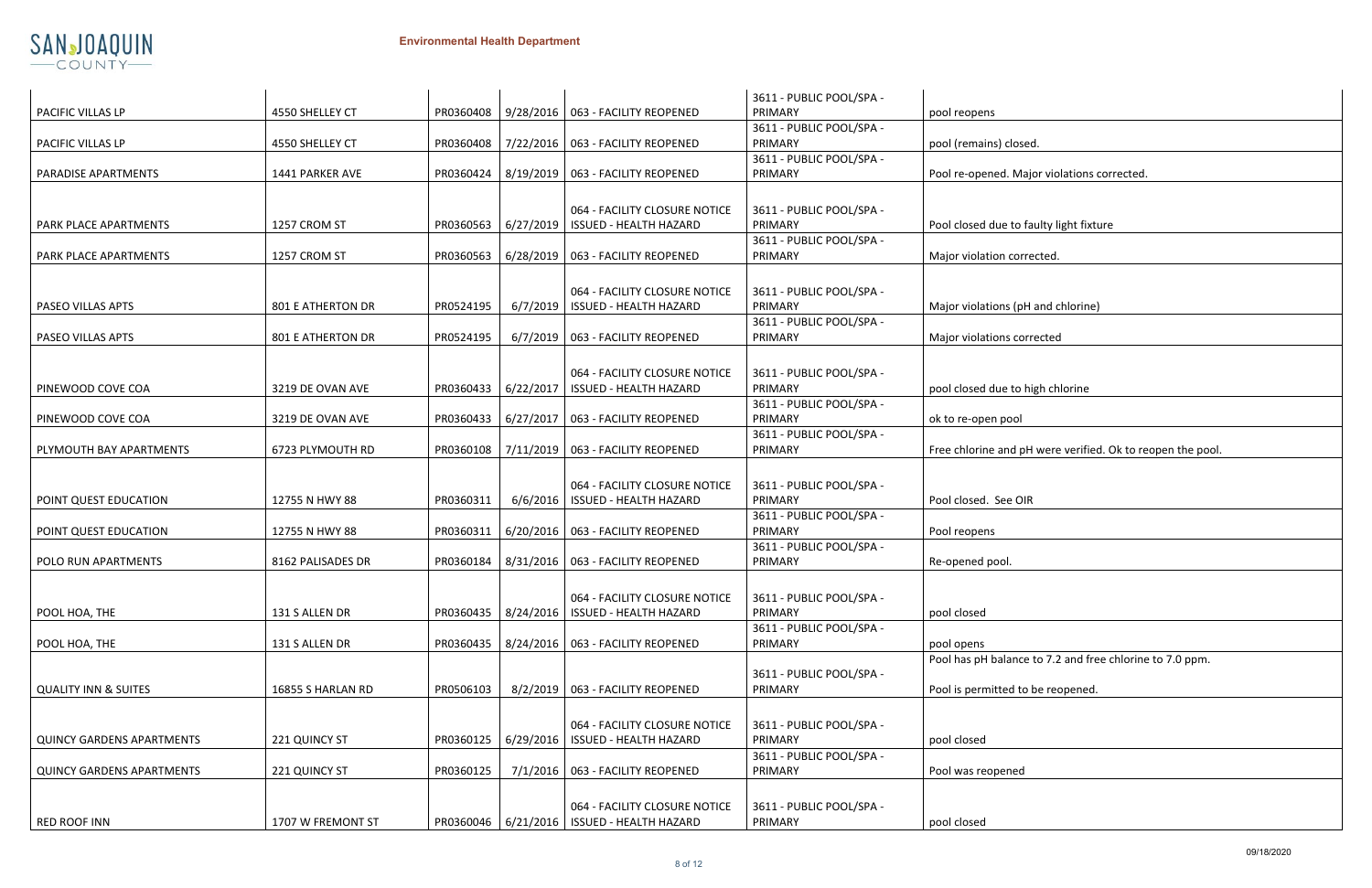## ened



|                                 |                        |           |           |                                                 | 3611 - PUBLIC POOL/SPA - |                                                        |
|---------------------------------|------------------------|-----------|-----------|-------------------------------------------------|--------------------------|--------------------------------------------------------|
| <b>RED ROOF INN</b>             | 1707 W FREMONT ST      | PR0360046 | 6/23/2016 | 063 - FACILITY REOPENED                         | PRIMARY                  | Pool was re-opened                                     |
|                                 |                        |           |           |                                                 |                          |                                                        |
|                                 |                        |           |           | 064 - FACILITY CLOSURE NOTICE                   | 3612 - PUBLIC POOL/SPA - |                                                        |
| REGENCY CONDOMINIUM ASSN        | 2421 COUNTRY CLUB BLVD | PR0360524 | 6/8/2016  | <b>ISSUED - HEALTH HAZARD</b>                   | ADDITIONAL               | Pool closed. Water was green and pH was low            |
|                                 |                        |           |           |                                                 |                          |                                                        |
|                                 |                        |           |           |                                                 |                          |                                                        |
|                                 |                        |           |           | 064 - FACILITY CLOSURE NOTICE                   | 3611 - PUBLIC POOL/SPA - |                                                        |
| <b>RESIDENCE INN BY MARRIOT</b> | 3240 W MARCH LN        | PR0507211 | 6/17/2019 | <b>ISSUED - HEALTH HAZARD</b>                   | PRIMARY                  | Pool closed due to low chlorine                        |
|                                 |                        |           |           |                                                 |                          |                                                        |
|                                 |                        |           |           | 064 - FACILITY CLOSURE NOTICE                   | 3611 - PUBLIC POOL/SPA - |                                                        |
| RESIDENCES AT BROOKSIDE         | 3939 N PERSHING AVE    | PR0360313 | 6/17/2019 | ISSUED - HEALTH HAZARD                          | PRIMARY                  | Pool closed due low chlorine                           |
|                                 |                        |           |           |                                                 | 3611 - PUBLIC POOL/SPA - |                                                        |
| <b>RESIDENCES AT BROOKSIDE</b>  | 3939 N PERSHING AVE    | PR0360313 | 6/28/2019 | 063 - FACILITY REOPENED                         | PRIMARY                  | Pool reopened                                          |
|                                 |                        |           |           |                                                 | 3611 - PUBLIC POOL/SPA - |                                                        |
| RESIDENCES AT BROOKSIDE         | 3939 N PERSHING AVE    | PR0360313 | 6/15/2017 | 063 - FACILITY REOPENED                         | PRIMARY                  | ok to re-open pool                                     |
|                                 |                        |           |           |                                                 | 3611 - PUBLIC POOL/SPA - |                                                        |
| RIPON GARDEN APTS               | 1663 N RIPON RD        | PR0544736 | 8/15/2019 | 063 - FACILITY REOPENED                         | PRIMARY                  | Major violations corrected. reopen pool                |
|                                 |                        |           |           |                                                 | 3611 - PUBLIC POOL/SPA - |                                                        |
| RIVERBANK APARTMENTS POOL       | 4433 CONTINENTAL WAY   | PR0360119 | 7/26/2019 | 063 - FACILITY REOPENED                         | PRIMARY                  | Pool is re opened as major violation is corrected. Fre |
|                                 |                        |           |           |                                                 | 3611 - PUBLIC POOL/SPA - |                                                        |
| RIVERBANK APARTMENTS POOL       | 4433 CONTINENTAL WAY   | PR0360119 |           | 6/24/2016   063 - FACILITY REOPENED             | PRIMARY                  | Pool reopens                                           |
|                                 |                        |           |           |                                                 | 3611 - PUBLIC POOL/SPA - |                                                        |
| <b>RIVERS EDGE</b>              | 505 PIONEER DR         | PR0360107 |           | 6/9/2016   063 - FACILITY REOPENED              | PRIMARY                  | Pool is reopened                                       |
|                                 |                        |           |           |                                                 | 3611 - PUBLIC POOL/SPA - |                                                        |
| ROSELAWN APARTMENTS             | 1835 ROSELAWN AVE      | PR0360441 | 6/26/2017 | 063 - FACILITY REOPENED                         | PRIMARY                  | ok to re-open pool                                     |
|                                 |                        |           |           |                                                 | 3611 - PUBLIC POOL/SPA - |                                                        |
| SAHARA MOBILE COURT             | 2340 SANGUINETTI LN    | PR0360123 | 6/15/2016 | 063 - FACILITY REOPENED                         | PRIMARY                  | Pool reopened.                                         |
|                                 |                        |           |           |                                                 | 3611 - PUBLIC POOL/SPA - |                                                        |
| SCHOONER LANDING APARTMENTS     | 7100 SHORELINE DR      | PR0360552 | 7/29/2016 | 063 - FACILITY REOPENED                         | PRIMARY                  | pool reopen                                            |
|                                 |                        |           |           |                                                 |                          |                                                        |
|                                 |                        |           |           | 064 - FACILITY CLOSURE NOTICE                   | 3611 - PUBLIC POOL/SPA - |                                                        |
| SIENNA PLACE APARTMENTS         | 794 BUTTON AVE         | PR0360405 | 6/21/2019 | ISSUED - HEALTH HAZARD                          | PRIMARY                  | Pool closed due to high chlorine and lack of life ring |
|                                 |                        |           |           |                                                 |                          |                                                        |
|                                 |                        |           |           | 064 - FACILITY CLOSURE NOTICE                   | 3611 - PUBLIC POOL/SPA - |                                                        |
| SIENNA PLACE APARTMENTS         | 794 BUTTON AVE         | PR0360405 | 6/24/2016 | <b>ISSUED - HEALTH HAZARD</b>                   | PRIMARY                  | POOL CLOSED. Free chlorine level is above limit.       |
|                                 |                        |           |           |                                                 | 3611 - PUBLIC POOL/SPA - |                                                        |
| SIENNA PLACE APARTMENTS         | 794 BUTTON AVE         | PR0360405 | 6/25/2019 | 063 - FACILITY REOPENED                         | PRIMARY                  | Pool reopened. Major violations corrected.             |
|                                 |                        |           |           |                                                 | 3611 - PUBLIC POOL/SPA - |                                                        |
| SIENNA PLACE APARTMENTS         | 794 BUTTON AVE         | PR0360405 |           | 6/24/2016   063 - FACILITY REOPENED             | PRIMARY                  | POOL RE-OPENED. Free chlorine level is now betwe       |
|                                 |                        |           |           |                                                 | 3611 - PUBLIC POOL/SPA - |                                                        |
| SOUTHLAND MOBILE HOME PARK      | 1624 N HWY 99          | PR0360132 |           | 8/28/2019   063 - FACILITY REOPENED             | PRIMARY                  | Pool reopened. Major violation corrected.              |
|                                 |                        |           |           |                                                 | 3611 - PUBLIC POOL/SPA - |                                                        |
| SPRING CREEK COUNTRY CLUB       | 1580 E SPRING CREEK DR | PR0360451 |           | 8/7/2019   063 - FACILITY REOPENED              | PRIMARY                  | Major violation corrected. Reopened pool.              |
|                                 |                        |           |           |                                                 | 3611 - PUBLIC POOL/SPA - |                                                        |
| STOCKTON TOWNHOUSE APARTMENTS   | 1540 TELEGRAPH AVE     |           |           | PR0360455   7/15/2019   063 - FACILITY REOPENED | PRIMARY                  | Pool reopened. Free chlorine now acceptable.           |
|                                 |                        |           |           |                                                 |                          |                                                        |

| <b>BLIC POOL/SPA -</b> |                                                                           |
|------------------------|---------------------------------------------------------------------------|
| JAL                    | Pool closed. Water was green and pH was low                               |
|                        |                                                                           |
| <b>BLIC POOL/SPA -</b> | Pool closed due to low chlorine                                           |
|                        |                                                                           |
| <b>BLIC POOL/SPA -</b> |                                                                           |
|                        | Pool closed due low chlorine                                              |
| <b>BLIC POOL/SPA -</b> |                                                                           |
|                        | Pool reopened                                                             |
| <b>BLIC POOL/SPA -</b> |                                                                           |
| <b>BLIC POOL/SPA -</b> | ok to re-open pool                                                        |
|                        | Major violations corrected. reopen pool                                   |
| <b>BLIC POOL/SPA -</b> |                                                                           |
|                        | Pool is re opened as major violation is corrected. Free chlorine is 7ppm. |
| <b>BLIC POOL/SPA -</b> |                                                                           |
| <b>BLIC POOL/SPA -</b> | Pool reopens                                                              |
|                        | Pool is reopened                                                          |
| <b>BLIC POOL/SPA -</b> |                                                                           |
|                        | ok to re-open pool                                                        |
| <b>BLIC POOL/SPA -</b> |                                                                           |
|                        | Pool reopened.                                                            |
| <b>BLIC POOL/SPA -</b> | pool reopen                                                               |
|                        |                                                                           |
| <b>BLIC POOL/SPA -</b> |                                                                           |
|                        | Pool closed due to high chlorine and lack of life ring.                   |
|                        |                                                                           |
| BLIC POOL/SPA -        |                                                                           |
|                        | POOL CLOSED. Free chlorine level is above limit.                          |
| <b>BLIC POOL/SPA -</b> |                                                                           |
|                        | Pool reopened. Major violations corrected.                                |
| <b>BLIC POOL/SPA -</b> |                                                                           |
| <b>BLIC POOL/SPA -</b> | POOL RE-OPENED. Free chlorine level is now between 2.0 and 10.0 ppm.      |
|                        | Pool reopened. Major violation corrected.                                 |
| <b>BLIC POOL/SPA -</b> |                                                                           |
|                        | Major violation corrected. Reopened pool.                                 |
| <b>BLIC POOL/SPA -</b> |                                                                           |
|                        | Pool reopened. Free chlorine now acceptable.                              |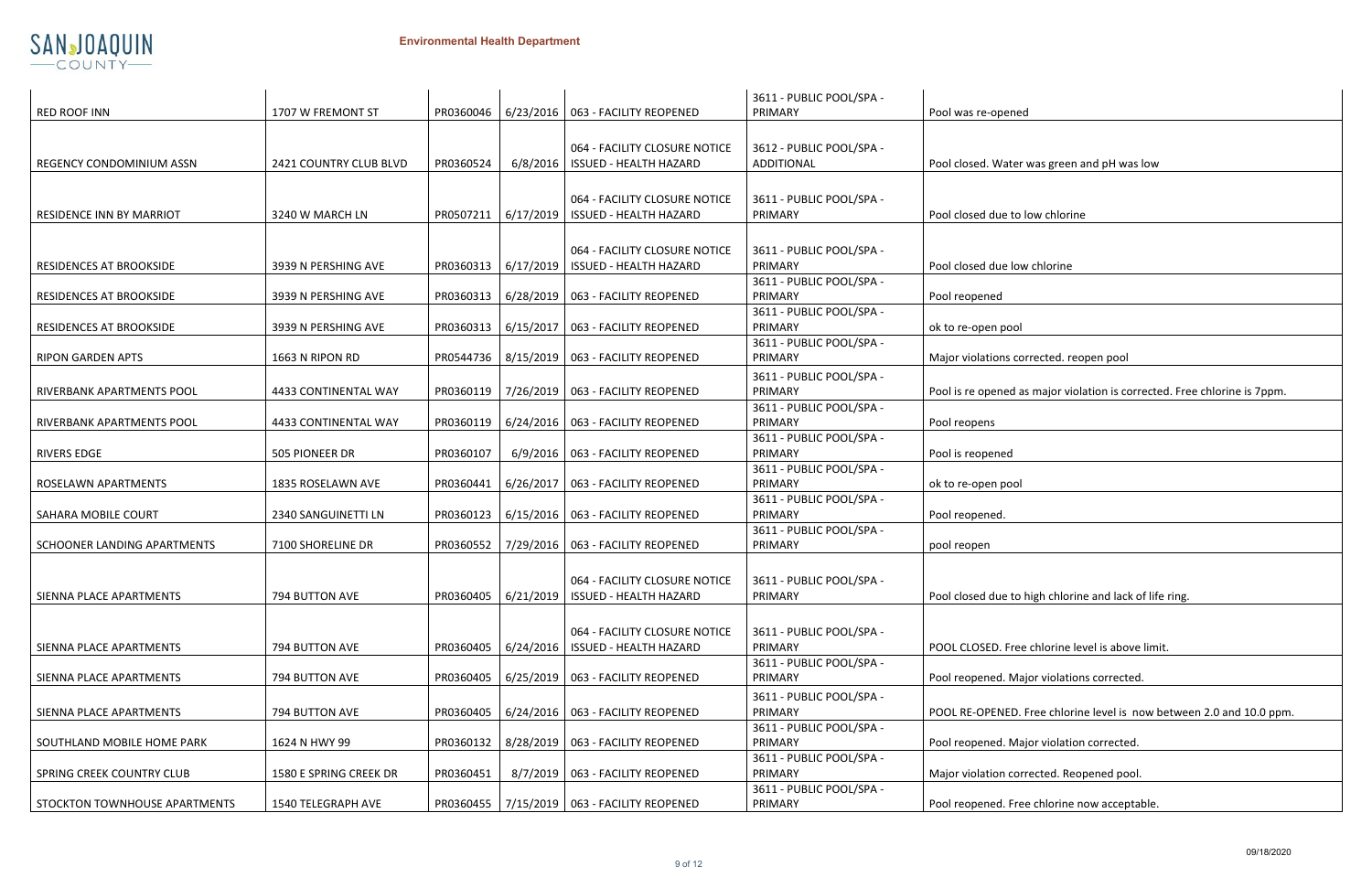| <b>BLIC POOL/SPA -</b> |                                                                                |
|------------------------|--------------------------------------------------------------------------------|
|                        | Pool reopens                                                                   |
| <b>BLIC POOL/SPA -</b> |                                                                                |
|                        | Pool is reopened after fixing the sand filter.                                 |
|                        |                                                                                |
| <b>BLIC POOL/SPA -</b> |                                                                                |
| JAL                    | Pool closed.                                                                   |
|                        |                                                                                |
| <b>BLIC POOL/SPA -</b> |                                                                                |
|                        | Pool closed due to no chlorine, high pH and the pump is not turned on.         |
| <b>BLIC POOL/SPA -</b> |                                                                                |
|                        | Major violation corrected. pool reopened                                       |
|                        |                                                                                |
| <b>BLIC POOL/SPA -</b> | Pool closed.                                                                   |
|                        |                                                                                |
|                        |                                                                                |
| <b>BLIC POOL/SPA -</b> | pool closed see OIR                                                            |
| <b>BLIC POOL/SPA -</b> |                                                                                |
|                        | Pool re-opened                                                                 |
| <b>BLIC POOL/SPA -</b> |                                                                                |
|                        | Re-opened.                                                                     |
|                        |                                                                                |
| <b>BLIC POOL/SPA -</b> |                                                                                |
|                        | POOL CLOSED.                                                                   |
| <b>BLIC POOL/SPA -</b> |                                                                                |
|                        | <b>RE-OPENED POOL</b>                                                          |
|                        |                                                                                |
| <b>BLIC POOL/SPA -</b> |                                                                                |
|                        | Pool closed due to non functional pump, low chlorine and low pH.               |
| <b>BLIC POOL/SPA -</b> | Pool reopened                                                                  |
| <b>BLIC POOL/SPA -</b> |                                                                                |
|                        | Pool re-opened                                                                 |
|                        |                                                                                |
| <b>BLIC POOL/SPA -</b> |                                                                                |
|                        | POOL CLOSED                                                                    |
|                        |                                                                                |
| <b>BLIC POOL/SPA -</b> |                                                                                |
|                        | Pool closed: no chlorine and electrical hazard.                                |
| <b>BLIC POOL/SPA -</b> | Pool Closed no one to open pool for re inspection at 633E Stewart St, Manteca. |
|                        | appointment taken for Monday 08/14/17 at 10.00am                               |
| <b>BLIC POOL/SPA -</b> |                                                                                |
|                        | OK to re-open the pool. Major violations corrected.                            |



|                                |                     |           |           |                                     | 3611 - PUBLIC POOL/SPA - |                                                                                                |
|--------------------------------|---------------------|-----------|-----------|-------------------------------------|--------------------------|------------------------------------------------------------------------------------------------|
| STOCKTON VERDE MOBILE HOME PRK | 4900 N HWY 99       | PR0360139 |           | 6/23/2016   063 - FACILITY REOPENED | PRIMARY                  | Pool reopens                                                                                   |
|                                |                     |           |           |                                     | 3611 - PUBLIC POOL/SPA - |                                                                                                |
| STONETREE CONDOMINIUMS         | 1819 S CHEROKEE LN  | PR0360140 |           | 9/19/2019   063 - FACILITY REOPENED | PRIMARY                  | Pool is reopened after fixing the sand filter.                                                 |
|                                |                     |           |           |                                     |                          |                                                                                                |
|                                |                     |           |           | 064 - FACILITY CLOSURE NOTICE       | 3612 - PUBLIC POOL/SPA - |                                                                                                |
| STONEWOOD HOMEOWNERS ASSN      | 8704 STONEWOOD DR   | PR0360529 | 7/13/2016 | <b>ISSUED - HEALTH HAZARD</b>       | <b>ADDITIONAL</b>        | Pool closed.                                                                                   |
|                                |                     |           |           |                                     |                          |                                                                                                |
|                                |                     |           |           |                                     |                          |                                                                                                |
|                                |                     |           |           | 064 - FACILITY CLOSURE NOTICE       | 3611 - PUBLIC POOL/SPA - |                                                                                                |
| <b>SUTTER APARTMENTS</b>       | 430 SUTTER ST       | PR0360465 | 8/17/2017 | <b>ISSUED - HEALTH HAZARD</b>       | PRIMARY                  | Pool closed due to no chlorine, high pH and the                                                |
|                                |                     |           |           |                                     | 3611 - PUBLIC POOL/SPA - |                                                                                                |
| <b>SUTTER APARTMENTS</b>       | 430 SUTTER ST       | PR0360465 |           | 8/19/2019   063 - FACILITY REOPENED | PRIMARY                  | Major violation corrected. pool reopened                                                       |
|                                |                     |           |           |                                     |                          |                                                                                                |
|                                |                     |           |           | 064 - FACILITY CLOSURE NOTICE       | 3611 - PUBLIC POOL/SPA - |                                                                                                |
| TIENDA PLACE HOMEOWNERS ASSOC  | 1352 LAKESHORE DR   | PR0523177 | 8/25/2016 | <b>ISSUED - HEALTH HAZARD</b>       | PRIMARY                  | Pool closed                                                                                    |
|                                |                     |           |           |                                     |                          |                                                                                                |
|                                |                     |           |           | 064 - FACILITY CLOSURE NOTICE       | 3611 - PUBLIC POOL/SPA - |                                                                                                |
| <b>TORCELLO APARTMENTS</b>     | 1633 BIANCHI A3     | PR0518496 | 6/7/2016  | <b>ISSUED - HEALTH HAZARD</b>       | PRIMARY                  | pool closed see OIR                                                                            |
|                                |                     |           |           |                                     | 3611 - PUBLIC POOL/SPA - |                                                                                                |
| <b>TRACY PARK APARTMENTS</b>   | 2800 N TRACY BLVD   | PR0360152 |           | 8/9/2019   063 - FACILITY REOPENED  | PRIMARY                  | Pool re-opened                                                                                 |
|                                |                     |           |           |                                     | 3611 - PUBLIC POOL/SPA - |                                                                                                |
| <b>TRACY PARK APARTMENTS</b>   | 2800 N TRACY BLVD   | PR0360152 |           | 8/2/2016   063 - FACILITY REOPENED  | PRIMARY                  | Re-opened.                                                                                     |
|                                |                     |           |           |                                     |                          |                                                                                                |
|                                |                     |           |           | 064 - FACILITY CLOSURE NOTICE       | 3611 - PUBLIC POOL/SPA - |                                                                                                |
| <b>UNION COURT APARTMENTS</b>  | 940 S UNION RD      | PR0360326 | 8/9/2016  | <b>ISSUED - HEALTH HAZARD</b>       | PRIMARY                  | POOL CLOSED.                                                                                   |
|                                |                     |           |           |                                     | 3611 - PUBLIC POOL/SPA - |                                                                                                |
| UNION COURT APARTMENTS         | 940 S UNION RD      | PR0360326 |           | 8/11/2016   063 - FACILITY REOPENED | PRIMARY                  | <b>RE-OPENED POOL</b>                                                                          |
|                                |                     |           |           |                                     |                          |                                                                                                |
|                                |                     |           |           |                                     |                          |                                                                                                |
|                                |                     |           |           | 064 - FACILITY CLOSURE NOTICE       | 3611 - PUBLIC POOL/SPA - |                                                                                                |
| UOP - TOWNHOUSE APARTMENTS     | 4030 N PERSHING AVE | PR0360536 | 7/11/2016 | <b>ISSUED - HEALTH HAZARD</b>       | PRIMARY                  | Pool closed due to non functional pump, low or                                                 |
|                                |                     |           |           |                                     | 3611 - PUBLIC POOL/SPA - |                                                                                                |
| UOP - TOWNHOUSE APARTMENTS     | 4030 N PERSHING AVE | PR0360536 |           | 6/24/2019   063 - FACILITY REOPENED | PRIMARY                  | Pool reopened                                                                                  |
|                                |                     |           |           |                                     | 3611 - PUBLIC POOL/SPA - |                                                                                                |
| UOP - TOWNHOUSE APARTMENTS     | 4030 N PERSHING AVE | PR0360536 |           | 7/14/2016   063 - FACILITY REOPENED | PRIMARY                  | Pool re-opened                                                                                 |
|                                |                     |           |           |                                     |                          |                                                                                                |
|                                |                     |           |           | 064 - FACILITY CLOSURE NOTICE       | 3611 - PUBLIC POOL/SPA - |                                                                                                |
| <b>VALVERDE APARTMENTS</b>     | 633 E STEWART ST    | PR0360160 | 8/3/2016  | <b>ISSUED - HEALTH HAZARD</b>       | PRIMARY                  | POOL CLOSED                                                                                    |
|                                |                     |           |           |                                     |                          |                                                                                                |
|                                |                     |           |           | 064 - FACILITY CLOSURE NOTICE       | 3611 - PUBLIC POOL/SPA - |                                                                                                |
| <b>VALVERDE APARTMENTS</b>     | 633 E STEWART ST    | PR0360160 | 8/9/2017  | <b>ISSUED - HEALTH HAZARD</b>       | PRIMARY                  | Pool closed: no chlorine and electrical hazard.                                                |
|                                |                     |           |           |                                     | 3611 - PUBLIC POOL/SPA - |                                                                                                |
| <b>VALVERDE APARTMENTS</b>     | 633 E STEWART ST    | PR0360160 | 8/11/2017 | 335 - REINSPECTION (Actual<br>Time) | PRIMARY                  | Pool Closed no one to open pool for re inspecti<br>appointment taken for Monday 08/14/17 at 10 |
|                                |                     |           |           |                                     |                          |                                                                                                |
|                                |                     |           |           | 8/14/2017   063 - FACILITY REOPENED | 3611 - PUBLIC POOL/SPA - |                                                                                                |
| VALVERDE APARTMENTS            | 633 E STEWART ST    | PR0360160 |           |                                     | PRIMARY                  | OK to re-open the pool. Major violations corred                                                |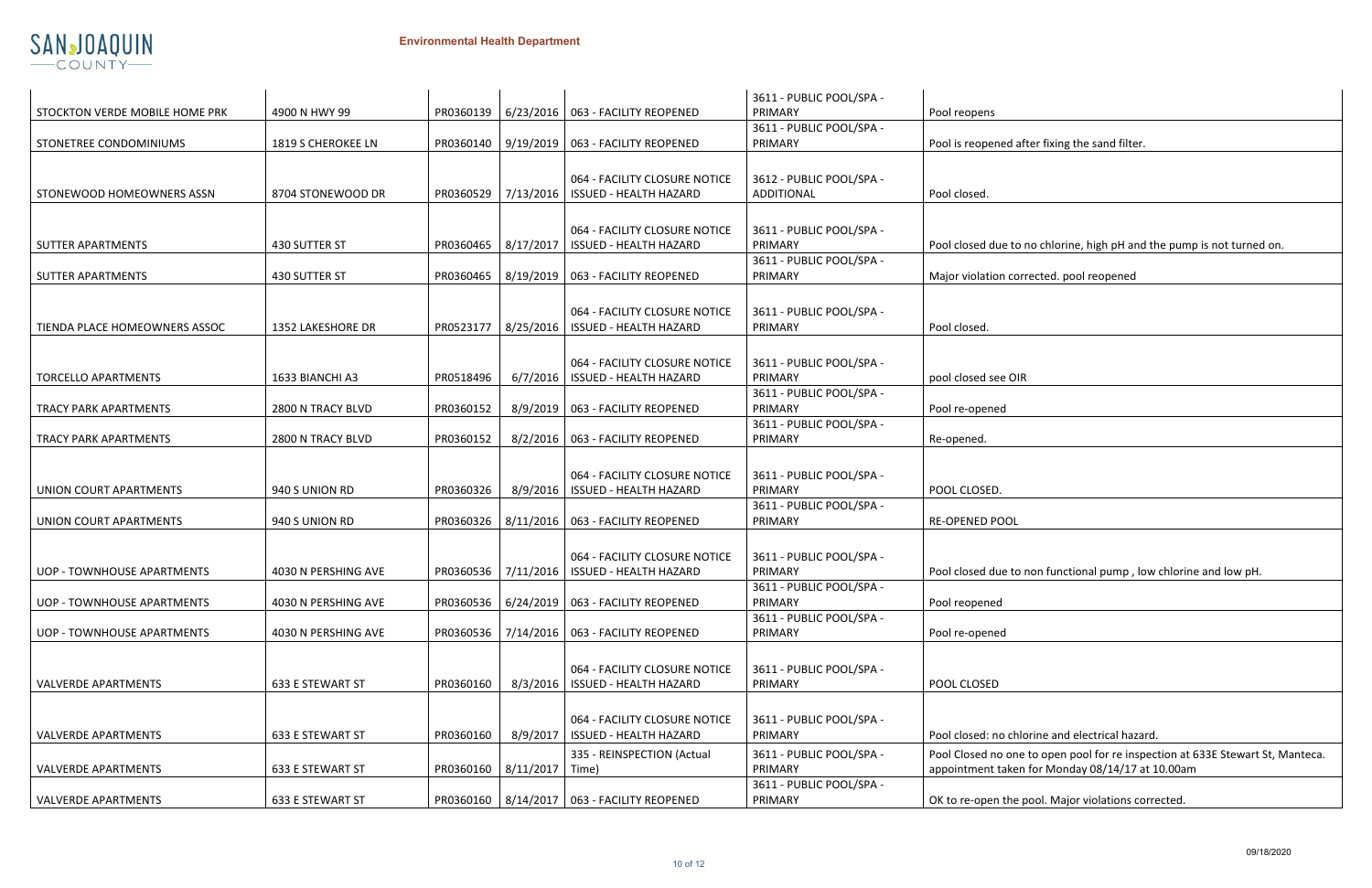| ł |
|---|

n corrected. Reopen pool

8-5-15. Called facility to see if they were ready to re-open. Per lanager, the pool is still closed and he will call me tomorrow.

. Major violations corrected (pH lowered and light put back into

e to damaged fence



|                                   |                        |           |                       |                                                                  | 3611 - PUBLIC POOL/SPA -                      |                                        |
|-----------------------------------|------------------------|-----------|-----------------------|------------------------------------------------------------------|-----------------------------------------------|----------------------------------------|
| <b>VALVERDE APARTMENTS</b>        | 633 E STEWART ST       | PR0360160 | 8/3/2016              | 063 - FACILITY REOPENED                                          | PRIMARY                                       | POOL RE-OPENED                         |
| <b>VENETIAN BRIDGES APTS EAST</b> | 2101 ROSEMARIE LN      | PR0360276 | 7/8/2016              | 064 - FACILITY CLOSURE NOTICE<br><b>ISSUED - HEALTH HAZARD</b>   | 3611 - PUBLIC POOL/SPA -<br>PRIMARY           | Pool closed                            |
| <b>VENETIAN BRIDGES APTS EAST</b> | 2101 ROSEMARIE LN      | PR0360162 | 7/8/2016              | 064 - FACILITY CLOSURE NOTICE<br><b>ISSUED - HEALTH HAZARD</b>   | 3612 - PUBLIC POOL/SPA -<br><b>ADDITIONAL</b> | Pool closed                            |
| VENETIAN BRIDGES APTS EAST        | 2101 ROSEMARIE LN      | PR0360276 | 7/14/2016             | 063 - FACILITY REOPENED                                          | 3611 - PUBLIC POOL/SPA -<br>PRIMARY           | Pool re-opened                         |
| <b>VENETIAN BRIDGES APTS WEST</b> | 2317 ROSEMARIE LN      | PR0360278 | 7/8/2016              | 064 - FACILITY CLOSURE NOTICE<br><b>ISSUED - HEALTH HAZARD</b>   | 3611 - PUBLIC POOL/SPA -<br>PRIMARY           | Pool closed                            |
| <b>VENETIAN BRIDGES APTS WEST</b> | 2317 ROSEMARIE LN      | PR0360278 | 7/14/2016             | 063 - FACILITY REOPENED                                          | 3611 - PUBLIC POOL/SPA -<br>PRIMARY           | Pool re-opened                         |
| <b>VENETIAN PARK APARTMENTS</b>   | 1540 MOSAIC WAY        | PR0360274 | 8/16/2016             | 064 - FACILITY CLOSURE NOTICE<br><b>ISSUED - HEALTH HAZARD</b>   | 3612 - PUBLIC POOL/SPA -<br><b>ADDITIONAL</b> | POOL CLOSED                            |
| <b>VENETIAN PARK APARTMENTS</b>   | 1540 MOSAIC WAY        | PR0360161 | 6/25/2019             | 063 - FACILITY REOPENED                                          | 3611 - PUBLIC POOL/SPA -<br>PRIMARY           | Pool reopened                          |
| <b>VILLA COURT APARTMENTS</b>     | 1222 S HUTCHINS ST     | PR0360485 | 8/19/2016             | 064 - FACILITY CLOSURE NOTICE<br><b>ISSUED - HEALTH HAZARD</b>   | 3611 - PUBLIC POOL/SPA -<br>PRIMARY           | Pool closed.                           |
| <b>VILLA COURT APARTMENTS</b>     | 1222 S HUTCHINS ST     | PR0360485 | 8/22/2016             | 063 - FACILITY REOPENED                                          | 3611 - PUBLIC POOL/SPA -<br>PRIMARY           | Pool re-opened.                        |
| <b>VILLAGIO APARTMENTS</b>        | 550 SANDY LN           | PR0528055 | 8/4/2016              | 064 - FACILITY CLOSURE NOTICE<br><b>ISSUED - HEALTH HAZARD</b>   | 3611 - PUBLIC POOL/SPA -<br>PRIMARY           | POOL CLOSED                            |
| <b>VILLAGIO APARTMENTS</b>        | 550 SANDY LN           | PR0528055 | 7/31/2019             | 063 - FACILITY REOPENED                                          | 3611 - PUBLIC POOL/SPA -<br>PRIMARY           | Major violation co                     |
| <b>VILLAGIO APARTMENTS</b>        | 550 SANDY LN           | PR0528055 | 8/5/2016              | 063 - FACILITY REOPENED                                          | 3611 - PUBLIC POOL/SPA -<br>PRIMARY           | <b>RE-OPENED POOL</b>                  |
| <b>VINTAGE MANOR APARTMENTS</b>   | <b>164 FRONTAGE RD</b> | PR0360490 | 8/6/2015              | 002 - ROUTINE SUPPLEMENTAL<br><b>ACTIVITY - Operating Permit</b> | 3611 - PUBLIC POOL/SPA -<br>PRIMARY           | Pool closed on 8-5<br>Mark Keson, Mana |
| <b>VINTAGE MANOR APARTMENTS</b>   | <b>164 FRONTAGE RD</b> | PR0360490 | 8/1/2016              | 064 - FACILITY CLOSURE NOTICE<br><b>ISSUED - HEALTH HAZARD</b>   | 3611 - PUBLIC POOL/SPA -<br>PRIMARY           | POOL CLOSED                            |
| <b>VINTAGE MANOR APARTMENTS</b>   | <b>164 FRONTAGE RD</b> | PR0360490 | 7/19/2019             | 063 - FACILITY REOPENED                                          | 3611 - PUBLIC POOL/SPA -<br>PRIMARY           | Pool reopened. Ma<br>place).           |
| <b>VINTAGE MANOR APARTMENTS</b>   | <b>164 FRONTAGE RD</b> | PR0360490 | 8/4/2016              | 063 - FACILITY REOPENED                                          | 3611 - PUBLIC POOL/SPA -<br>PRIMARY           | POOL RE-OPENED                         |
| <b>VINTAGE SQUARE APTS</b>        | 1176 ROSEMARIE LN      |           | PR0360100   6/22/2016 | 064 - FACILITY CLOSURE NOTICE<br><b>ISSUED - HEALTH HAZARD</b>   | 3611 - PUBLIC POOL/SPA -<br>PRIMARY           | Pool closed due to                     |